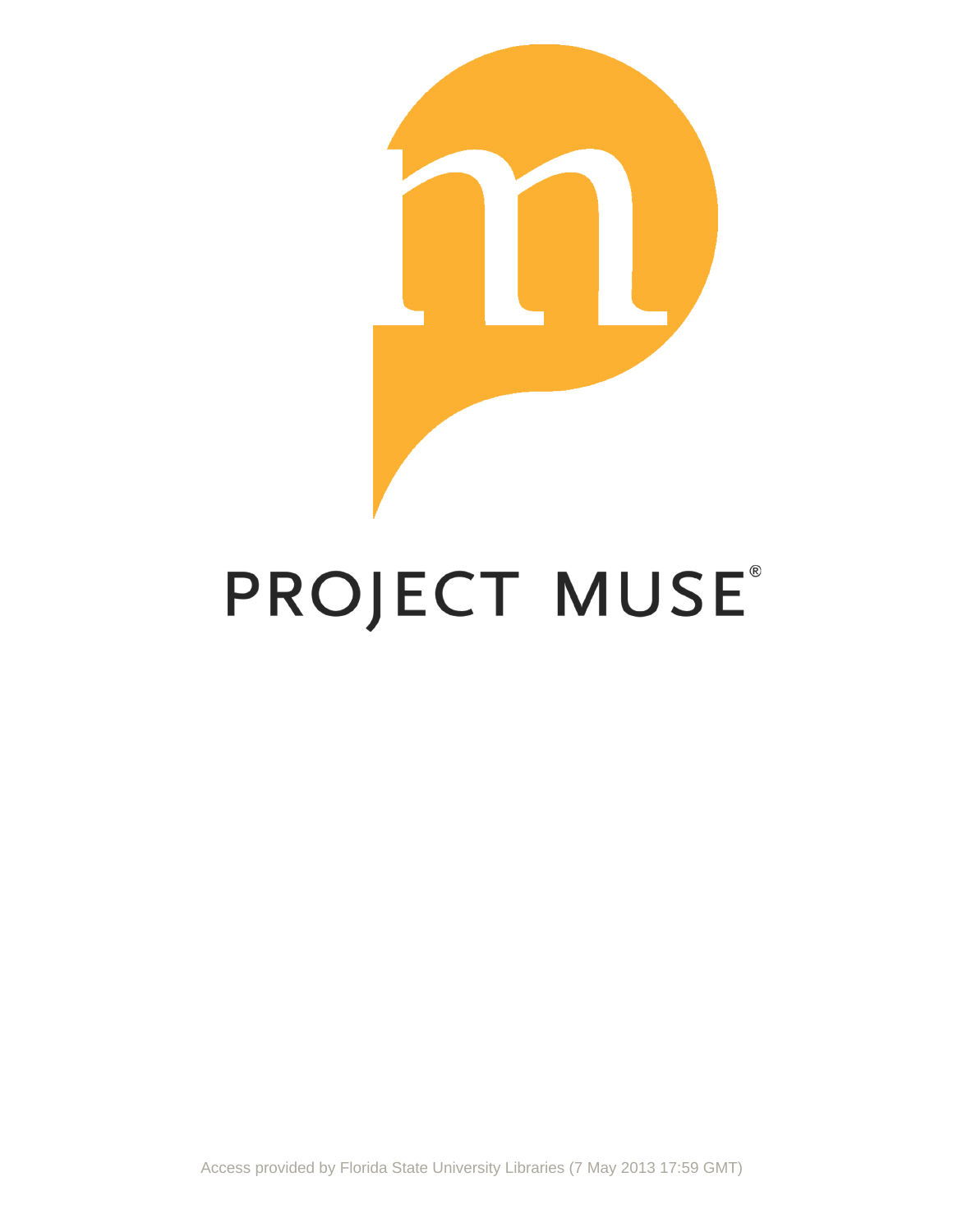# Modernist Autobiography, Hysterical Narrative, and the Unnavigable River: The Case of Freud and H.D.

Meegan Kennedy

The Freudian case history, which reads the history of the self as the history of a psyche, offers a useful model of autobiographical narrative. This essay examines Freud's famous case history of "Dora" as a context for H.D.'s memoir *Tribute to Freud*. Freud's portrait in *Dora* of what scholars now call "hysterical narrative" has attracted long-lasting critical attention even as the genre has expanded beyond its original association, the halting reports given by patients with hysteria. By pulling this concept back to its historic construction in an important source text, *Dora*, I hope to demonstrate that it made available a productive model for Modernist autobiography, in particular H.D.'s memoir of a critical time in her artistic formation.

Elaine Showalter, in her influential study "On Hysterical Narrative," points out that Freud drew upon earlier negative links between hysteria and narrative but that use of the term has, since Freud, spread to encompass all manner of writing by or about women.<sup>1</sup> Julia Kristeva and Hélène Cixous celebrated the hysteric's tics and silences as a radical gesture, a feminine language outside patriarchy, and an array of feminist critics, led by Mary Jacobus, began associating women's words (and reading) more generally with hysterical narrative.<sup>2</sup> Claire Kahane, another major critical voice on "hysterical narrative," extends the quality of hysterical narrative to male authors but still associates it with women, as she theorizes it to be an anxious response to the rise of the vocal New Woman.<sup>3</sup> Showalter argues that overuse of this concept unhelpfully diminishes a "vast medical literature" to a few canonical case studies and conflates characters who are explicitly identified as hysterics (such as Lucy in *Villette*) with women who are "merely

> *Literature and Medicine* 30, no. 2 (Fall 2012) 241–275 © 2013 by The Johns Hopkins University Press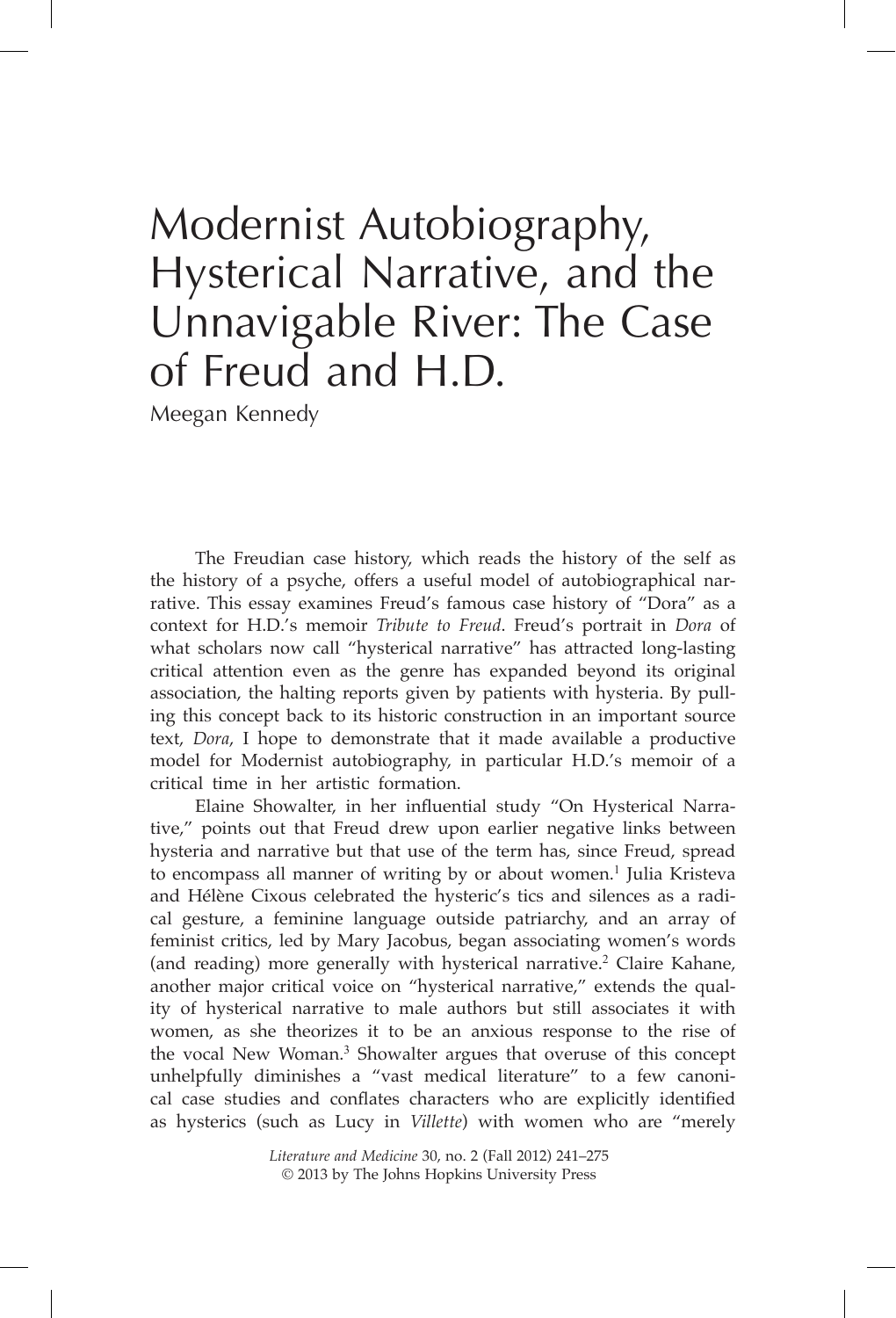unhappy, histrionic, or rebellious." Furthermore, she points out, we should not unthinkingly equate hysteria with women, overlooking the literature on male hysteria; for example, female hysterics' stories work through a power imbalance that does not close down male hysterics' more open-ended stories.<sup>4</sup> She closes by warning readers that "to label" women's writing as 'hysterical' is to denigrate it as art," regardless of one's theoretical groundwork.<sup>5</sup>

Although Showalter decries how far hysterical narrative has traveled from its origins, we may return to *Dora*, where many critics first encounter the concept of hysterical narrative, to see both why this text is so influential and why its later readers remain so stubbornly focused on hysterical narrative as a woman's resistant stream of words. In *Dora*, Freud offers a powerful metaphor for hysterical narrative: he tells us that Dora's narrative, which stands in for her hysterical consciousness, is an "unnavigable river" that must be cleared before it can be traced through to its source.<sup>6</sup> The case as a whole theorizes her narrative, and by extension all narratives generated by hysterics, as based on an autobiographical journey, formally vexed, and generated through a gendered, contestatory relationship, where the auditor (here, the male analyst) must push through and clear the resisting voice of the speaker (Dora), and neither contributor can transcend this stormy but productive partnership.<sup>7</sup>

This construct revises the model of the late-eighteenth-century "nervous body" described by Peter Logan, the body with an unstable but ever-streaming flow of words, which (he argues) finds its anxious volubility echoed in many Georgian texts.<sup>8</sup> Freud's model, which focuses more on resistance, friction, and a clotted flow, similarly shares significant characteristics with many Modernist narratives, often also autobiographically based and formally vexed or 'resistant.'

One Modernist writer, H.D. (Hilda Doolittle), explicitly signals her interest in and discomfort with Freud's model. Her memoir *Tribute to Freud*, which recalls H.D.'s analysis with Freud in the 1930s, is indeed both a tribute to Freud and a contestation of his authority.<sup>9</sup> Here H.D. lauds Freud's model of psychoanalytic narrative, borrowing the metaphor of the unnavigable river that he used in *Dora* and also in her own analysis; but she qualifies her support by setting the river trope in contrast to other metaphors (oil, spear) he used in H.D.'s analysis. While expanding on and returning to the river metaphor, she critiques the oil and spear metaphors as gendering, differentiating elements of his theory; she refuses, in other words, his teleological push toward clarity and a smoothly purposeful narrative current.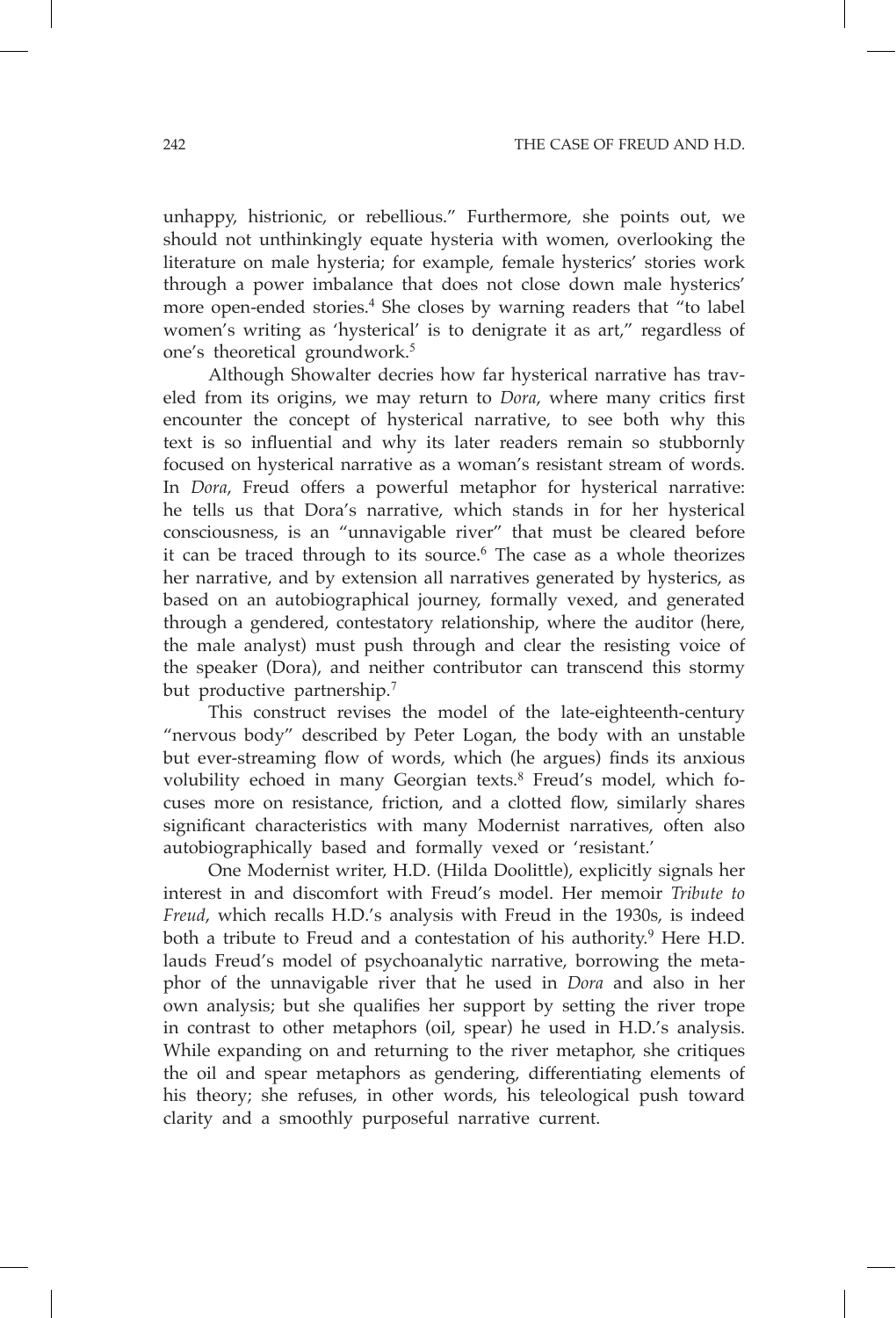Of these three metaphors (river, oil, spear) that H.D. emphasizes in quoting Freud, two crucially describe analysis and writing— "I struck oil" and the "unnavigable river." Her use of these metaphors signals a debt to the Freudian model of narrative that H.D.'s Modernist autobiography can neither fully embrace nor entirely transcend. Her productive ambivalence in fact echoes that of Freud; although he disdains his patients' originary narratives as "hysterical," his own text and his model of autobiography derive much of their narrative energy from the generative contentiousness that grounds them. This friction sparks creative energy not only for Freud's work but also for Modernist writers like H.D., for whom Freud proved a powerful, if sometimes frustrating, precursor.

The modern medical case history has always acted as a kind of biography of the patient; behind it, however, stands a kind of shadow autobiography of the medical practitioner, who narrates his thoughts and actions vis-à-vis the patient. The rise of clinical ideals of observation in the mid-nineteenth century reduced the physician's presence as a character in the case history, but those words and actions of the practitioner that remain in the medical narrative take on added importance as the patient's self-narrated history recedes.<sup>10</sup> Janis Caldwell has observed that the dialectic between physicians and patients continues through the early nineteenth century; she argues that the role of the patient's narrative survives even later, in the "history" portion of the modern "history and physical."<sup>11</sup> The practitioner's narrative must take its departure from the patient's narrative, which is nonetheless devalued, entered into the record under suspicion if at all, by the end of the century.

This symbiotic arrangement of narratives results in a text ostensibly focused on the patient but acknowledging only the practitioner's authority. These tensions become acute in Freud's development of the case history, for Freud quite openly turns the patient's history into his own.<sup>12</sup> Writing in a clinical era that had come to distrust any hint of personal bias in medical reports, and working doggedly to establish his own new science, he treads close to the edges of professionalism when he tells his own story by grafting it onto someone else's.<sup>13</sup> In particular, Freud foregrounds a narrator (himself) and his efforts to uncover a series of secrets, typically sexual, nested in the past of the hysteric under analysis. Most important, the story Freud tells about himself is the story of how he came to write the case history and the story of how he thinks it should be read. In other words, Freud's case histories talk about what it is like to write a story; they are centrally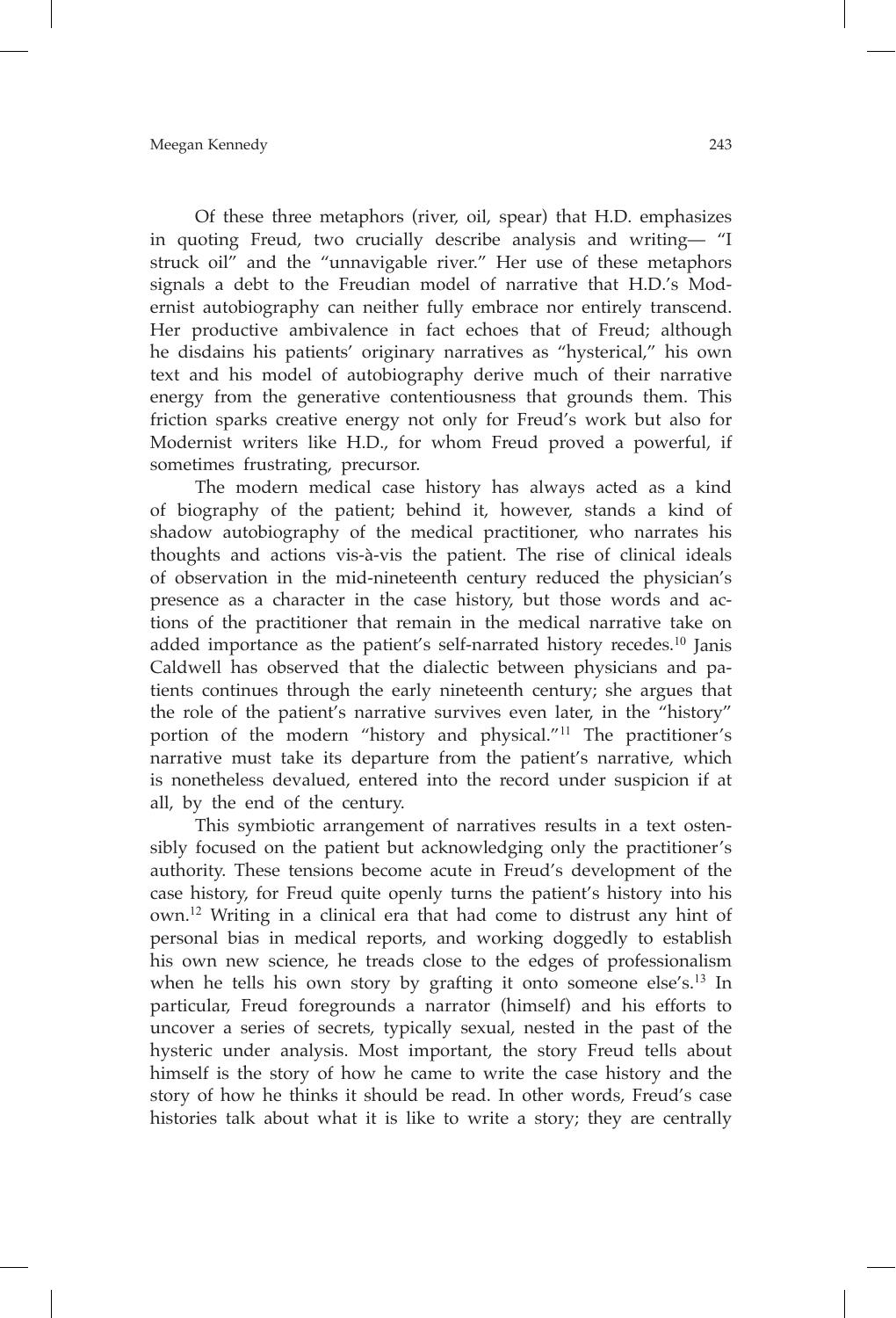concerned with the process of narrative, in particular autobiographical narrative, which they code in a figure evocative of the stream of consciousness: a troubled river. My interest in Freud, then, centers on how he generates and authorizes his narrative of the self.

#### *Dora* and the Strains of Dual Authorship

The case of Dora is a classic of psychoanalysis, offering reason, interpretation, leaps of intuition, sexual tension, and a pulsing drama of resistance between patient and analyst. Freud declares himself a champion of scientific language and procedure and expresses himself ready for outraged resistance from his readers, then oscillates between matter specific to Dora's evolving analysis and anxious commentary about how his work should be understood. We learn that Dora, a neurotic eighteen-year-old girl, has been "handed over to" Freud by her father for treatment (*D*, 12–13). Dora presents with headaches, coughing, and loss of voice, progressing to fever, loss of consciousness, amnesia, gastric pains, and aphonia. Freud reflects that here he should be able to discern the three elements of hysteria: "a psychic trauma, a conflict of affects, and . . . a disturbance in the sphere of sexuality"; these psychic disturbances were thought to trigger the hysteric's physical symptoms by a process of analogy and contiguity (*D*, 18).<sup>14</sup> By urging Dora to talk through her memories and denials, Freud unravels a vertiginous series of layers of prior causes: her disgust when a family friend, Herr K., kisses her; her desire for Herr K.; her realization that Frau K. is her father's mistress and that her governess also loves him; Dora's desire for Herr K.; her awareness of her father's impotence; her desire for her father; and her (most deeply buried) desire for Frau K. After this dizzying series of conclusions, involving virtually every character in the narrative, Freud performs two extended dream analyses, remarkable for their wordplay and intuitive reasoning process and, as before, interpreting Dora's denials by the dictum "'No' signifies . . . 'Yes'" (*D*, 51). However, Dora calmly announces to him at this point that she has determined to break off the analysis. Freud laments, "Her breaking off so unexpectedly, just when my hopes of a successful termination of the treatment were at their highest, and her thus bringing those hopes to nothing—this was an unmistakable act of vengeance on her part" (*D*, 100). It is fitting that Dora's story, punctuated so frequently by her denials that Freud refuses to accept, should conclude with her own refusal to continue. Sometimes "no" really does mean "no."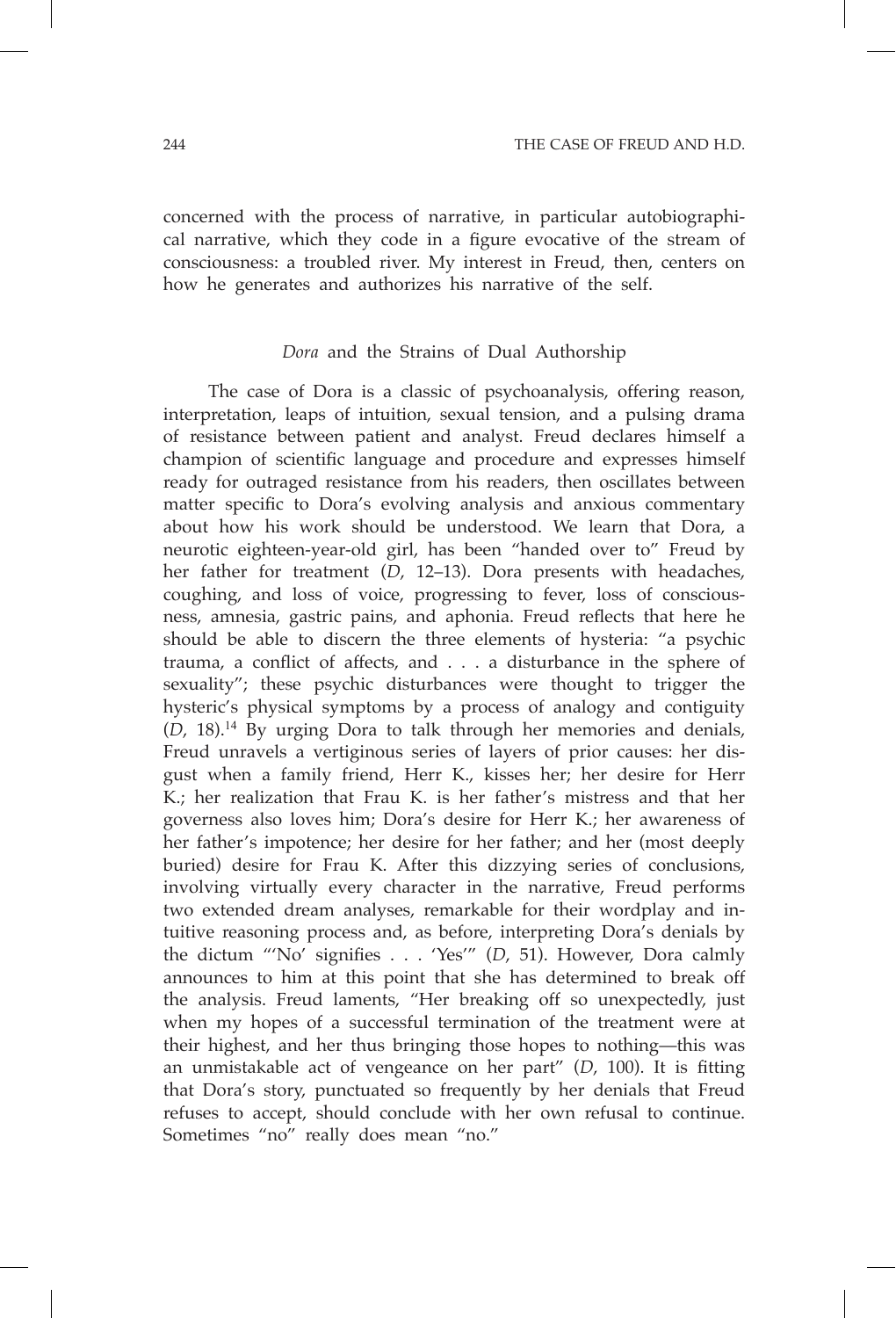Freud here entwines a number of stories: the progress of this young woman's mysterious ailments; her knotted love and fear of family members and friends; how that love and fear became occulted and produce neurosis and her physical symptoms; how psychoanalytic treatment unravels her story; Dora's abrupt departure before her case can be entirely resolved; and Freud's own clever, forceful persona in pressing forward the whole unruly, complex process toward an orderly and coherent narrative.

In *Dora*, Freud develops a powerful theoretical model that can organize and contain his narrative ideologically. His model of psychoanalytic narrative posits, first, that the case history emerges out of autobiography; it not only is interested in the patient's life experiences but it accrues richness and authority the more closely it can be aligned with a detailed report of those experiences.

Second, Freud argues that the psychoanalytic case history should be produced through a collaboration where the patient offers "hysterical" narrative in a formally confused and irregular state that is then "cured" (made smooth and legible) by the interpolation of the analyst's rational interpretive discourse.<sup>15</sup> Sander Gilman contends that Freud intervenes for the hysteric in a medical tradition that suspected her to be "degenerate."<sup>16</sup> But Freud merely shifts the stigma of degeneration (that is, inherent inadequacy) to her story; he replaces suspicion of the hysteric herself with a sure condemnation of her story. He explains that his patients are "incapable" of giving "smooth and exact . . . reports":

[T]heir communications run dry, leaving gaps unfilled, and riddles unanswered . . . [or they are] totally obscure and unilluminated by even a single piece of serviceable information. The connections . . . are for the most part incoherent, and the sequence of different events is uncertain. Even during the course of their story patients will repeatedly correct a particular or a date, and then perhaps, after wavering for some time, return to their first version. . . . It is only towards the end of the treatment that we have before us an intelligible, consistent, and unbroken case history. (*D*, 10–11)

Normative narrative, then, is "intelligible, consistent, and unbroken," flowing smoothly from past to present. In fact, Freud tells us that he correctly diagnosed one patient as suffering from untreated syphilis rather than hysteria, precisely because her narrative "came out perfectly clearly and connectedly" (*D*, 10, fn 3). In contrast, Freud attributes the hysteric's "bad storytelling" to her illness. He calls it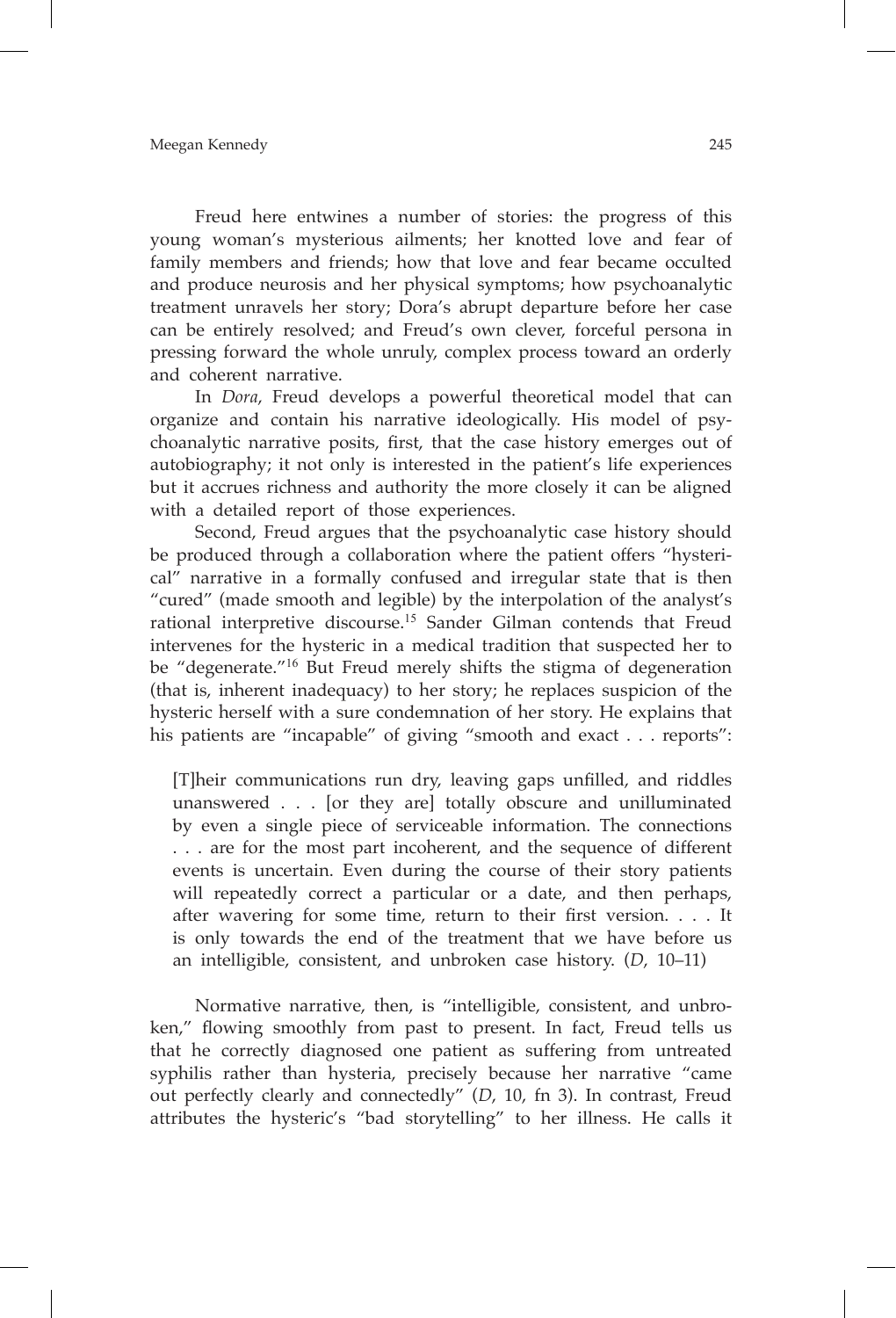"characteristic of the neurosis," "a necessary correlate of the symptoms and one which is theoretically requisite" (*D*, 11). If a smooth narrative represents the cure, a dry, rough, or winding one becomes for Freud the sign of illness.

Thus, the hysteric's story needs first to be cajoled out of her through association and questioning (and in Freud's early work, hypnosis and the pressure technique), and then "disciplined" by being edited and annotated. Freud sees this discipline as a scientific one: he insistently makes reference to this via his "duties toward science," the "purely scientific and technical" context of his work, his scientific "frankness," and his struggle against "the limitations imposed by medical discretion and unfavourable circumstances" (*D*, 2–3).

While it is assumed that Dora needs Freud to cure her hysteria, Freud admits that he also needs her, or patients like her, to provide data for his theories. Most nineteenth-century medical writing barely acknowledges the collaboration between doctor and patient that produces the medical case history, but Freud makes their mutual reliance explicit.<sup>17</sup> Compared to the physical medicine of the nineteenth century, where the patient is more passive, Freud must rely on the patient's production and dissemination of memory, which provides his raw materials. Without them he cannot produce the case history. If, as Robert Hemmings has argued, the case history acts as a "surnarrative,"<sup>18</sup> then the power of the psychoanalytic text relies on a dual production of narrative: the patient's narrative and the doctor's version of that narrative. The female patient, though her text is portrayed as garbled, thus could arguably be most important in this productive relation, given her role as "originator" of the text.

If the clinical practice of Freud's early psychoanalysis arguably rests on a contested collaboration between doctor and patient, the narrative produced by that collaboration—the case history—records the strains of their relationship. For instance, commentators on Freud's work have examined his shifting use of direct quotation. Carol Berkenkotter argues that Freud privileges direct quotations of Dora's speech only in certain sections of the case history.<sup>19</sup> She discusses what she calls "Freud's experimental uses of direct and indirect quotations, monologue, and dialogue to capture his patients' utterances and the interactions between analyst and patient" as a means of "bringing before the eye" the vital scenes, producing a verisimilitude that will compel belief in his readers. She sees this as "foregrounding techniques Freud uses to create "presence," or . . . *enargeia* ('bringing before the eyes'). . . . [H]is narrative gains in verisimilitude and, as a result, in epistemic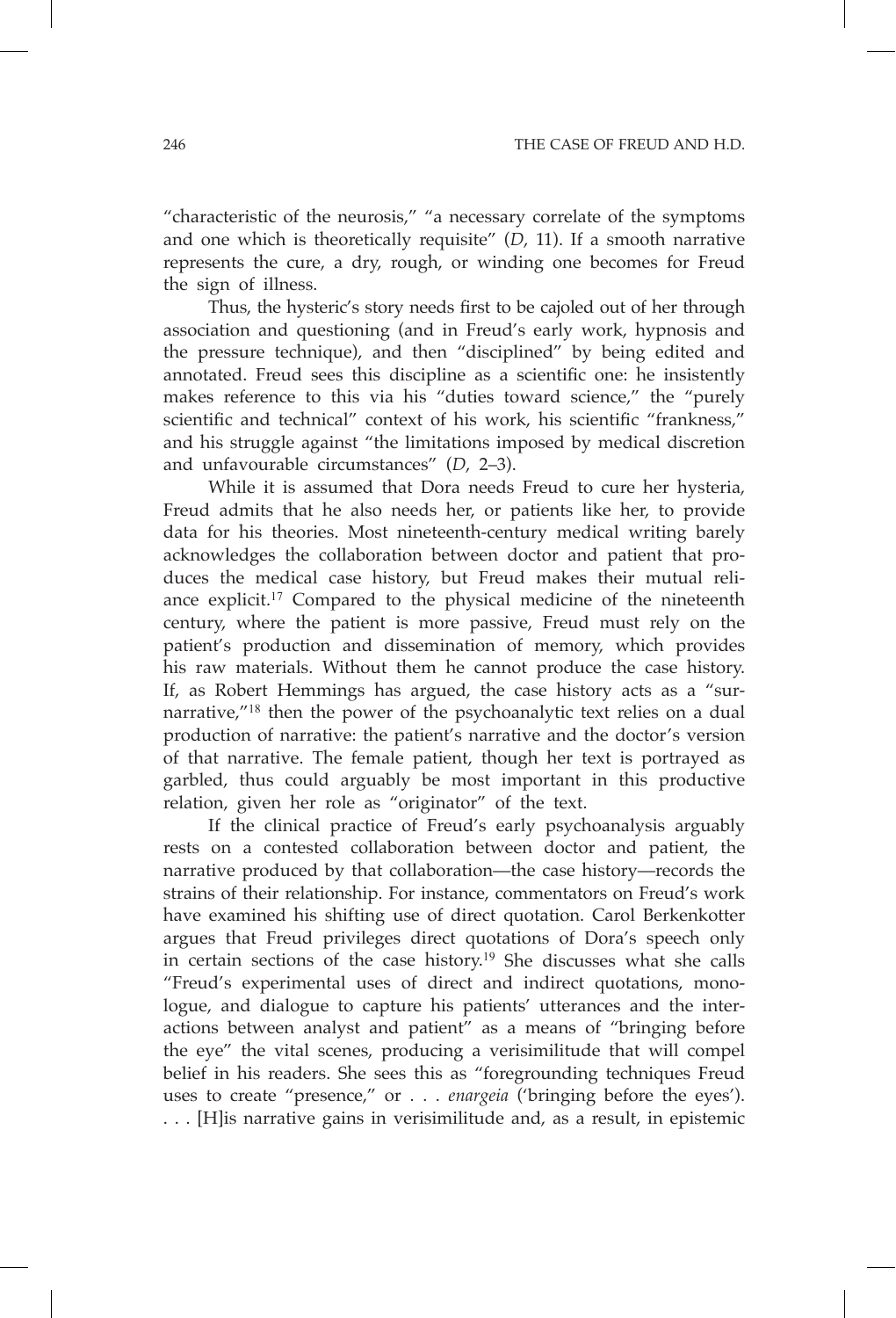power."<sup>20</sup> Daniel Lehman, however, notes that Freud quotes directly only those of Dora's statements that confirm his theories, and that often even those sound like Freud's own voice. Regardless of his aim, Freud often reworks or frames Dora's words so as to privilege his own language above hers, although her narrative supposedly grounds and drives the case. Her abrupt departure from treatment reminds him, however, that not only their narrative but the practice and the treatment also are dually produced, requiring active participation from both hysteric and analyst.

But the Freudian case history does not document the collaboration of equals or of an author and editor, as it might seem. Rather, it assumes hierarchy and opposition or "resistance" between patient and physician: thus not only a dual but also a dueling production of narrative. This, the third important aspect of Freud's model, defines the hysterical narrative as generated, authorized, and transmitted through conflict. It is the hysteric's "resistance" to Freud's intervention that impedes the free flow of her narrative, causing her to forget, displace, invert, or otherwise manipulate the elements of her story.<sup>21</sup> Dora's resistance makes this text a battleground, resounding with the volleys of an opposition Freud expects as necessary but refuses to take seriously. He calls her denials "a confirmation from the unconscious. . . . No other kind of 'Yes' can be extracted from the unconscious; there is no such thing at all as an unconscious 'No.". . . in such a case 'No" signifies the desired 'Yes'" (*D*, 50–52). Freud's reputation as combative and authoritarian rests in part on his determination to "overcome ... compel and subdue" his patient's resistance.<sup>22</sup> The resistance of this hysterical patient comes to a head with her famous "revenge" upon men: breaking off her psychoanalytic treatment. Freud's frustration at her untimely departure is evident when he comments, "I promised to forgive her for having deprived me of the satisfaction of affording her a far more radical cure for her troubles" (*D*, 112). I propose that by making resistance another necessary element of hysteria—by hypothesizing that it is impossible for the hysteric to disagree with him but necessary that she try—Freud deflects her criticism (and his failure) as a necessary symptom of her illness. Thus while he disallows any real challenge to his authority, he also ensures that his case history is generated in an atmosphere of conflict that is as essential to it as collaboration.

In addition, given that two of Freud's favored terms for his own role were "man of science" or "medical man," the hysterical narrative, which must not only resist but also ultimately submit to his efforts,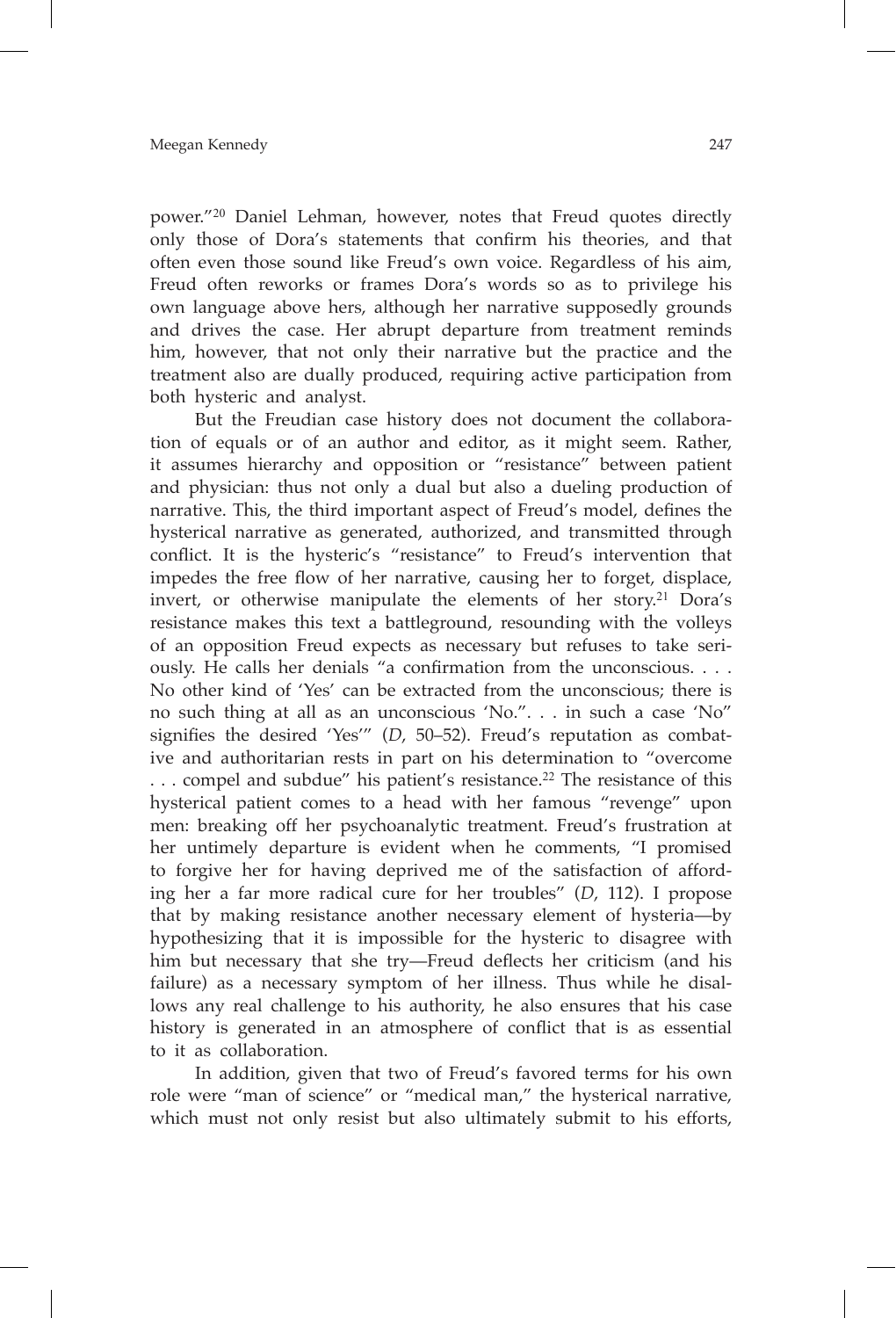is generally coded not only as pathological and rebellious but also as feminine (*D*, 52). Showalter and others have persuasively argued that hysteria should not be unconditionally deemed feminine; but the text and its immediate environment argue for a reading of hysteria as at least feminizing in this context, and in the long shadow of its influence. Despite Freud's early interest in male hysterics, even those essays include significant work on female patients; and hysteria's etymological and historical links to the feminine are well known.<sup>23</sup> Showalter and Toril Moi argue that hysteria should be understood as a reaction of the powerless, not necessarily the female or feminized; but of course in this historical context the woman is the figure who is most conventionally powerless.<sup>24</sup> Similarly, Gilman points out that, while Freud "attempted to free . . . women" from this taint by relocating the site of hysteria from the womb to the imagination, his revision does nothing to combat the notion that the female imagination is peculiarly diseased.<sup>25</sup> Moreover, in *Studies on Hysteria*, Freud shifted definitively to a focus on female hysterics more consonant with the cultural typing of the disease, a focus that he underscores in *Dora*. Thus hysteria remains not only a gendered but a gendering discourse for Freud. He establishes the hysteric's story as not only incoherent and incomplete but also feminized and subordinate.

In the last element of Freud's theoretical model, the hysteric cannot herself transcend the knots of her narrative. In fact, Freud doesn't encourage her to try. He reads the patient's self-analysis as a way of cloaking her resistance, saying, "When the patient brings forward a sound and incontestable train of argument during psychoanalytic treatment, the physician is liable to feel a moment's embarrassment, and the patient may take advantage of it" (*D*, 28). If the mark of the hysteric is the inability to untangle her own narrative, Freud may then stamp both her narrative and himself with the masculinizing signs of scientific discourse, objective, powerful, and authoritative. Once Freud has theorized the hysteric's story as inherently inept, he has made himself necessary. The hysteric thus represents narrative authenticity, private and domestic, while the physician leans on her words to mount the seat of authority, where he edits her narrative for circulation outside the intimate circuit of analysis. In sum, Freud defines the hysterical narrative as an autobiography necessarily troubled or confused in form, requiring interpolation from the physician, and he theorizes conflict—in *Dora* made clear as a specifically gendered conflict—as both necessary and generative of the final narrative of analysis.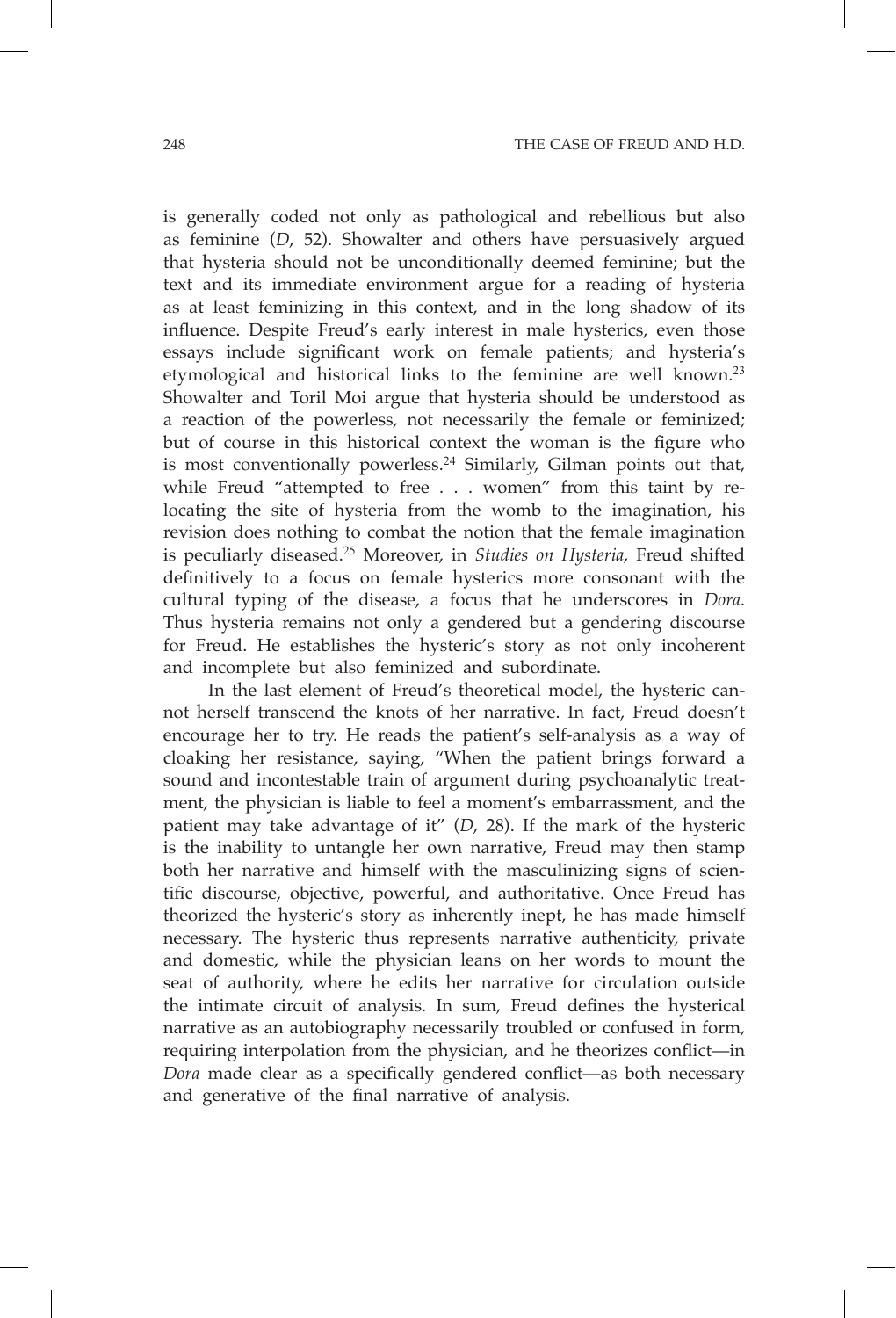Freud allows the structure of individual case histories to follow the random occurrences of memory, but he also negotiates between the waywardness of the individual case and what his theoretical model tells him to expect from a hysterical narrative. He thus moves between a random dispersion of meaning and an ordered arrangement of it. Originally derived from his work with patients and elaborated in *Dora*, this theoretical model becomes the structure to which he accommodates individual case histories. It is ironic that, although Freud surely wished the progress of psychoanalysis itself to be smooth and sure, in his psychoanalytic texts he insists again and again on the conflicted nature of its practice. His determined allegiance to this model becomes especially clear when we consider that Dora's case fails: she leaves analysis before it is complete. Why does Dora's failed analysis prove such a potent model for Freud? In fact, the very elements that cause her explosive departure prove fertile for him, because in his model, conflict is both necessary and generative. Such a model, then, rewrites the narrative of Dora's stormy analysis and abrupt departure as a triumphant proof of Freud's theories.

#### Positivism and the Unnavigable River in Freud

Freud's written record of Dora's case, now a canonical text of psychoanalysis and literary criticism, has attracted a wealth of readings, many addressing the gender politics and unusual literary style of the text; as Showalter points out, it has spawned a entire critical industry on hysterical narrative.<sup>26</sup> If Showalter resists the broadly woman-centered trend of criticism on hysteria, I would like to offer a caveat about the hysteria-centered trend of criticism on *Dora*. Certainly the hysterical narrative is a potent and useful concept deriving from this text, earning its place as an influential genre in modern criticism and indeed as the focus of this essay. But if Freud devotes many pages to explicating the form and theory of hysterical narrative, he here also demonstrates his investment in forms of writing other than hysterical, and in the underlying philosophy shaping that writing. $27$ 

That is, Freud's work in *Dora* demonstrates his reliance on core principles of positivist science as he activates them in acute tension with the hysterical elements that have attracted critical attention. Although Freud is remembered for the upheavals his theories caused in nineteenth-century culture and medicine, he was originally trained in neurophysiology. Thus it is not surprising that his revolutionary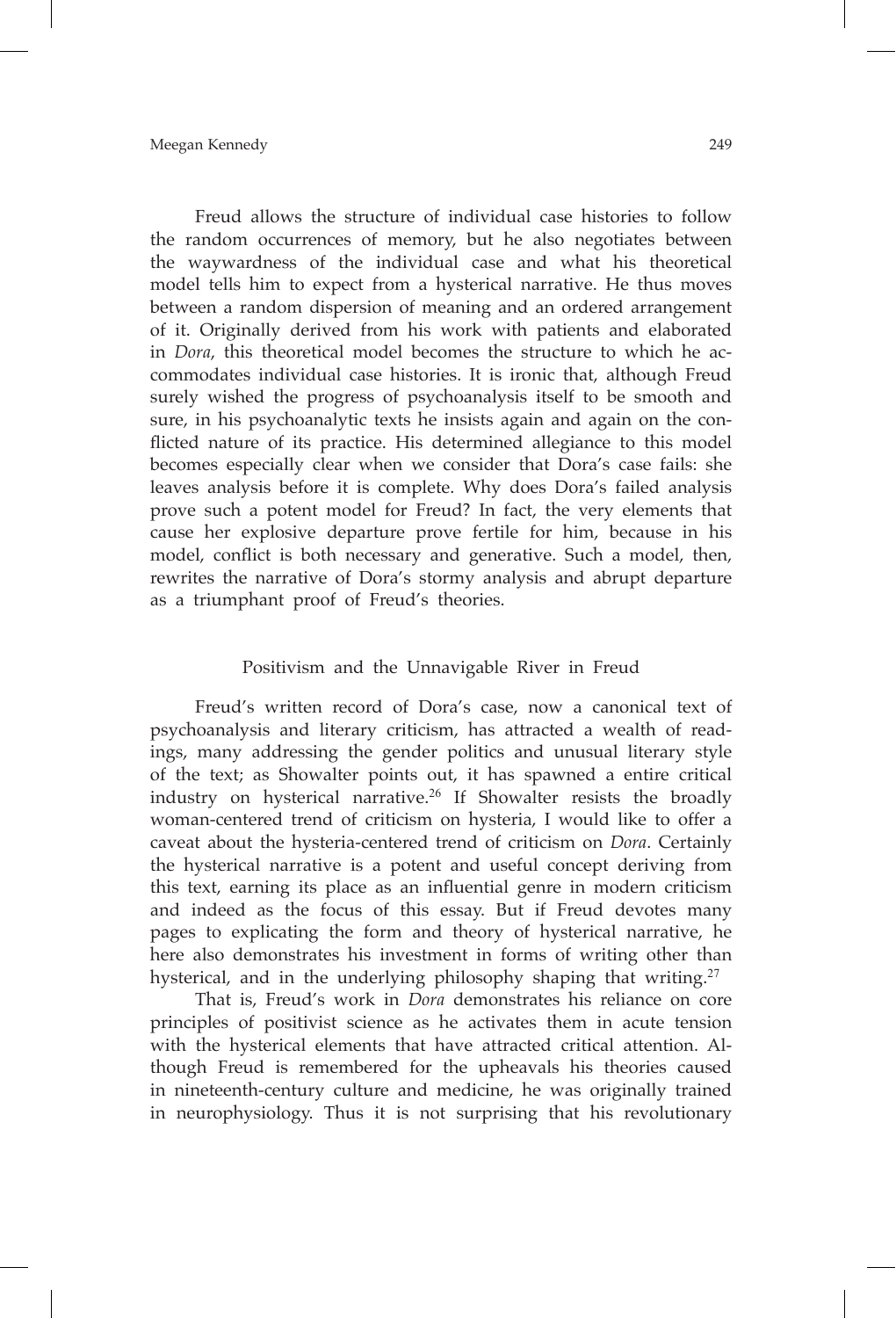theories of the psyche and of narrative are grounded on four positivist concepts congruent with late-nineteenth-century science: the stability of meaning, a causal logic, the certainty of present existence, and a teleology toward order.<sup>28</sup> He construes the case as a proof of his own scientific rationality and vindication of his method, which orders and "cures" the hysterical narrative. By curing the narrative, he cures the patient, and establishes psychoanalysis as a science.

Freud's reliance on these concepts is evident in his brief "Prefatory Remarks" that frame the case. For example, although meanings may have been lost or hidden, the search for meaning remains a central impulse of Freud's work.<sup>29</sup> He recommends the study of dream-interpretation, for instance, because dreams help him track down the meaning of hysterical or neurotic symptoms. Dream-interpretation, he says, "can become the means of filling in amnesias and elucidating symptoms" and it is "an indispensable pre-requisite for any comprehension of the mental processes in hysteria and the other psychoneuroses" (*D*, 5). In fact, *Dora* as a text was "intended to show the way in which the interpretation of dreams plays a part in the work of analysis" (*D*, 9). Although various symptoms and their meaning layer over one another, the structure is not necessarily unstable, as the process of analysis aims to reach and identify a root meaning. Indeed, the work of the analyst is interpretive overall, attempting to replace suggestions and shadows with the clear lines of diagnosis; "the physician is usually faced by the task of guessing and filling in what the analysis offers him in the shape only of hints and allusions" (*D*, 35). Although he must "guess," his work is here portrayed as solid ("filled in"), more material than what is "only hints" in the patient's insubstantial narrative.

Second, despite the random and contiguous logic of the hysterical narrative, Freud does not entirely abandon traditional logic: the link between meaning (the nucleus of the neurosis) and its expression (the symptom) remains causal and logical, even though the symptom itself appears irrationally or unpredictably, and the search for its cause must trace a disjunctive, multiple, and tangled path. While the chronology of the Freudian case history is typically reversed, the originary order of causality is in no way affected; the logic of causality that has traditionally driven narrative remains intact. This is evident when, for example, Freud discusses the difficulty of "tracing back every single element of a neurosis to factors with which we were already familiar" (*D*, 5). It is assumed that every element currently present in neurosis must have a cause at some point in the past, and that it is possible to "trace back" a linear chain of events from a neurotic symptom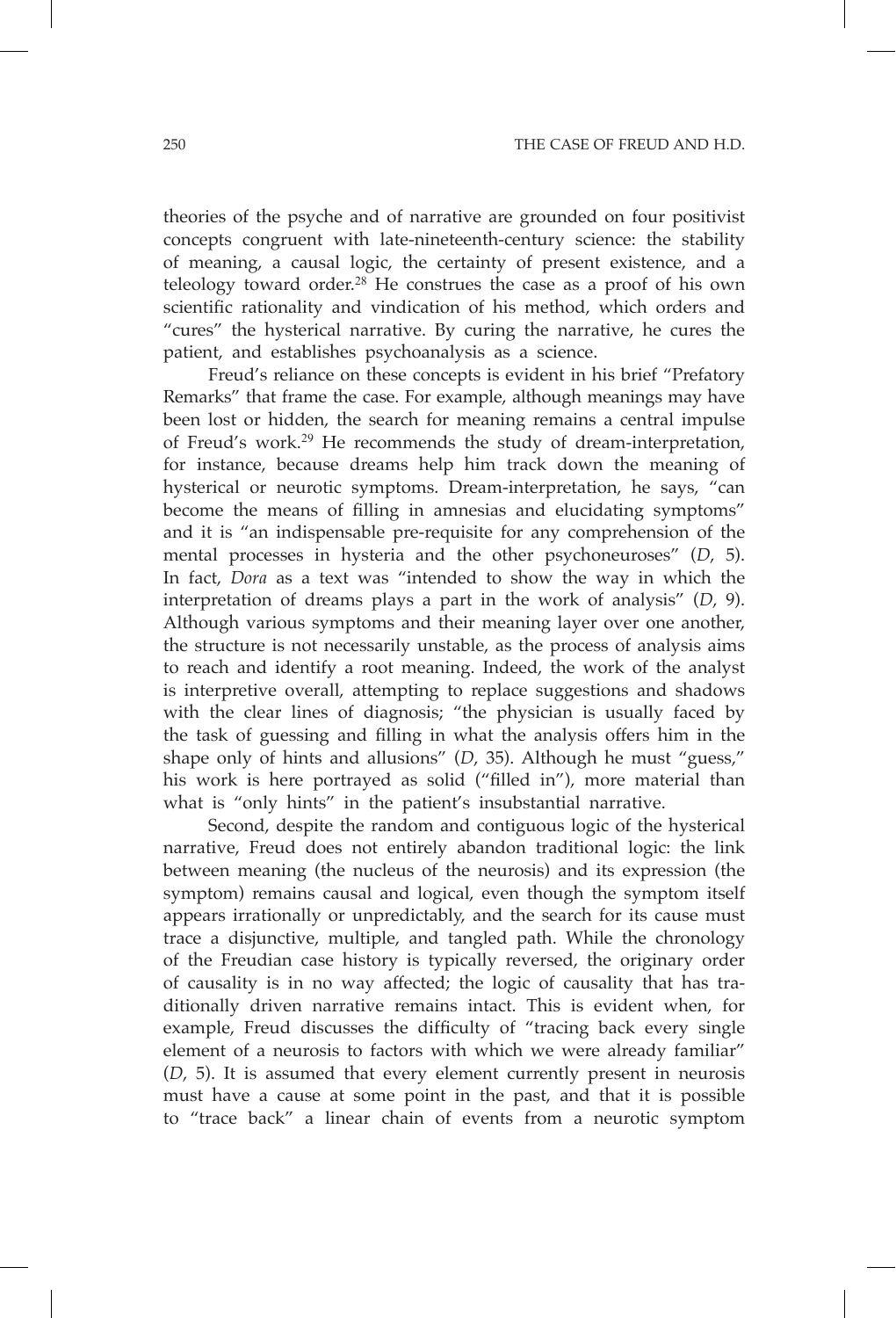to its originary cause in some trauma. In fact, the ostensible goal of each analysis is to unweave and reweave the hysterical narrative's contiguous logic into a sound narrative based on a traditional logic and chronology of cause and effect. This is evident in his conviction that, had Dora only persisted in analysis, "we should no doubt have obtained the fullest possible enlightenment upon every particular of the case" (*D*, 6).

Third, Freud's technique frames and contains the disruptive impulses of memory by telling the story of the past through repeated flashbacks, that is to say, grounded in a stable "present" from which the narrative is backward unreeled in fits and starts. It foregrounds a psychological "point of view," that of the memory, yet is inescapably marked by the potent and knowing editorial control of the narrator in real time. Most frequently, although not always, the rememberer is female; the editor, male. The progress of their joint narrative is marked by his "clearing" and tracing of the river of consciousness to its source. The apparently random, chaotic emergence of this jigsaw of personal history does not, for Freud, suggest any disruption or distortion of the present perspective.

The final logic that remains reliable is that of the analyst's centripetal impulse, his desire to get to the center of the hysterical patient, often a woman. The teleological dynamic of this quest-for-thesecret while plumbing the feminine unconscious reveals the drive of the Freudian case history to be analogous to his famous query, "What do women want?" These four positivist logics—the stability of meaning, a causal logic, the certainty of present existence, and a teleology toward order—undergird his account of Dora's narrative. They provide an anchor to the shifts, blockages, and ambiguities of the hysterical narrative and reveal Freud's continuing, if strained, allegiance to a narrative structure at odds with hers. It is thus not only Dora who resists Freud but Dora's narrative as well.

# Freud and the Unnavigable River

Alongside this evident valorization of logical argument and objective writing, Freud the prosaic indulges his penchant for figurative language. He adopts a memorable simile to seal our understanding of psychoanalytic practice as necessarily difficult and its narratives as obstructed and unclear. This gendered conflict in Freud's narrative of hysteria, and its expression in the patient's formally troubled text,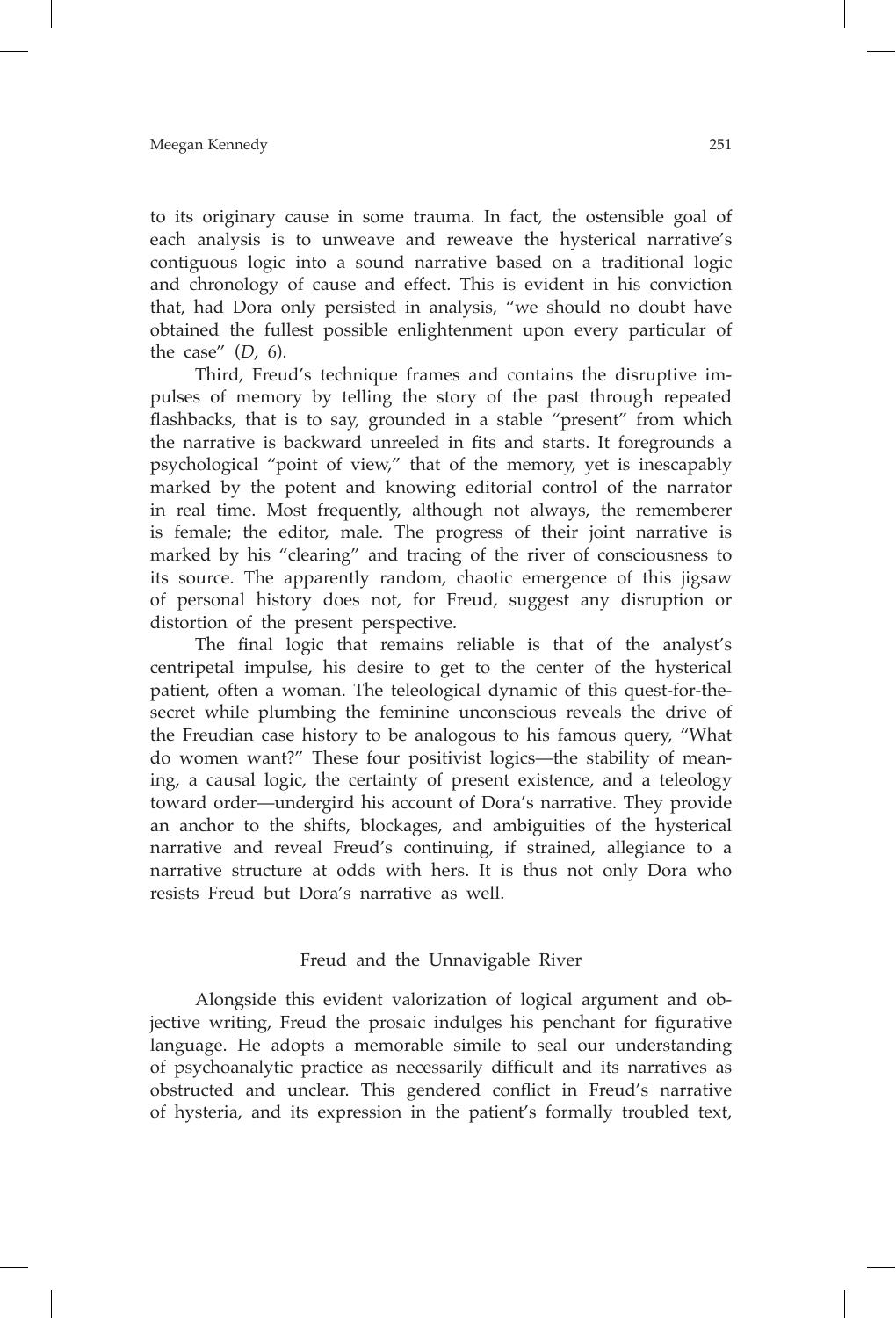emerges in his figure of an "unnavigable river." In order to explain, in his case history of Dora, the challenging, involuted progress of a psychoanalytic treatment, Freud likens the hysteric's occulted memories to a clogged, tortuous river. He remarks, "I begin the treatment . . . by asking the patient to give me the whole story of his life and illness, but even so the information I receive is never enough to let me see my way about the case. This first account may be compared to an unnavigable river whose stream is at one moment choked by masses of rock and at another divided and lost among shallows and sandbanks" (*D*, 10).<sup>30</sup> Freud is the hero of hopeless causes here, taking on an impossible task by setting out to trace his way along what he tells us is an "unnavigable" river.<sup>31</sup> He cannot get his bearings and cannot navigate the current ("Strom").<sup>32</sup> Interestingly, the suggestion of powerful flow is common in usages of "Strom," but here Freud clearly complains of a blockage or lack of flow: "not enough" to be useful ("nicht genügend"), the bed ("Bett") of which is at some points blocked across by masses of rocks ("bald durch Felsmassen verlegt"), at others divided by sandbanks and made shallow ("bald durch Sandbänke zerteilt und untief gemachet wird"). Although, as Mahony reminds us, Strachey translates "stream" when he should have "streambed," 33 Freud clearly uses metonymy here to refer to the river by way of its bed: if the bed is blocked or shallow, the course of the water itself must be likewise. His emphasis on current and the obstacles to forward movement, contrasted to the "smooth and exact" ("glatten und exakten") histories he envies in the following sentence, all imply the linear nature of his desired motion. The term "Strom" also could describe a river estuary, suggesting that Freud wishes to navigate to the open sea; however, he seems to be trapped in a more enclosed location, frustrated by the blockage and confinement of the water flow, with the suggestion of looming cliffs alongside (another possible meaning of "Felsmassen"). Despite the occasional sideways (associative) movements that may be necessary at present, his ultimate task is to press forward along the course of this stream.

Overdetermined as is so much in Freud's work, this metaphor has multiple referents or tenors, including the spoken narrative, the hysteric's mind, and Freud's own narrative. The patient's account is "choked . . . divided and lost" because it represents the blockages of hysteria in the mind. The process of analysis requires that the spoken narrative, developed by association, should follow the contours of the mind; thus if the patient's thoughts are shunted and hindered by blockages and countercurrents, the patient's account of conscious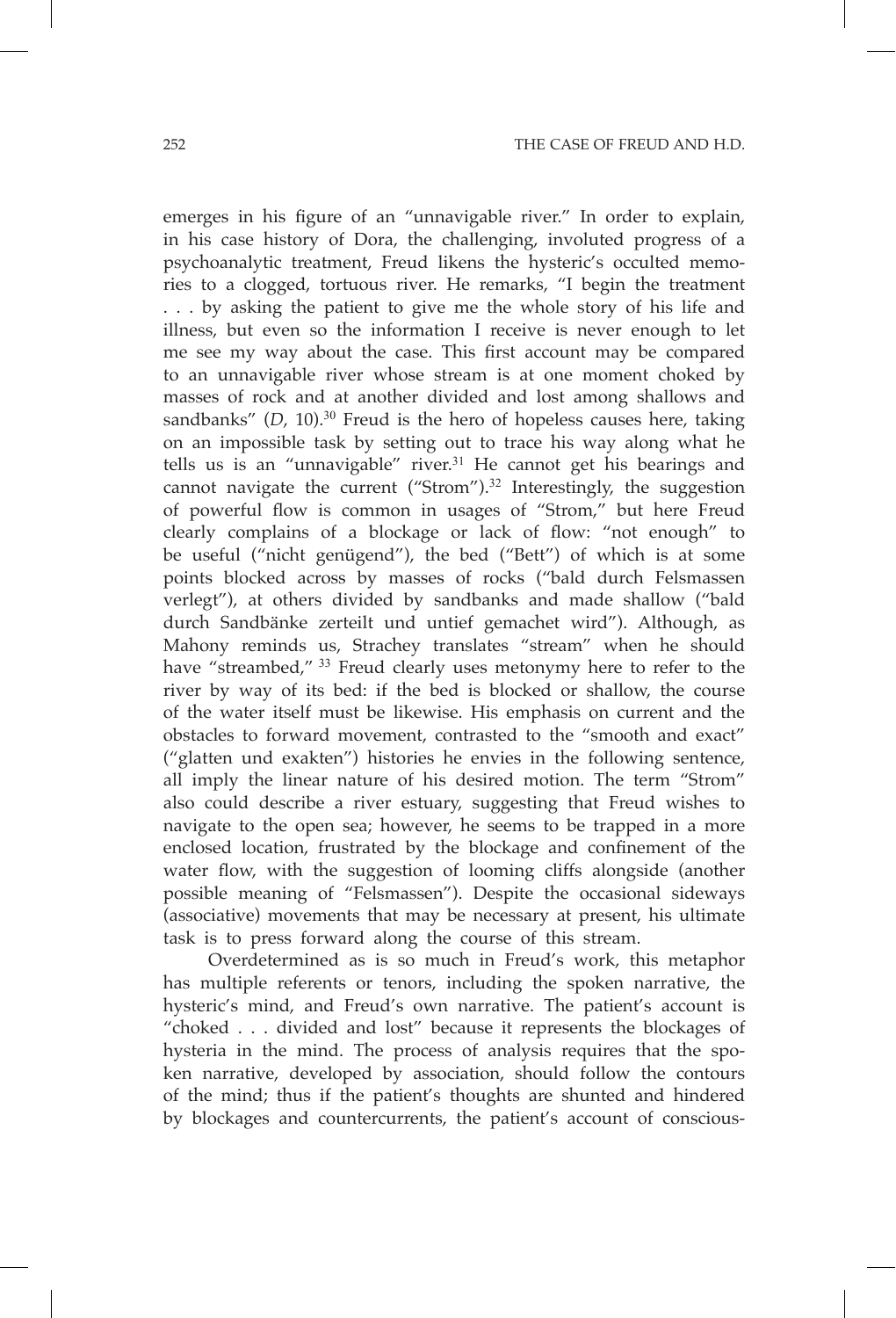ness becomes also an unnavigable river. And because Freud tells us many times that his case history must follow the course of analysis (clearing) along the route of the patient's broken narrative, his case history must inhabit the same currents and blockages that mark the patient's account; that is, his narrative must also trace, at least for a time, an unnavigable river.

Freud was of course not the first or only writer to conceive of the mind as a kind of river. Indeed, George Henry Lewes, an important figure in the Victorian prehistory of neuropsychology, coined the term "stream of consciousness" in his *Problems of Life and Mind* in 1879, and William James brought it into wider use beginning in 1884.<sup>34</sup> Freud speaks of mental "currents" both in this case and elsewhere,<sup>35</sup> but his river is a figure not just for consciousness but also its story. The importance of Freud's trope of currents blocked by debris signals the importance of narrative—specifically, a formally troubled narrative—to his theory of hysteria.

## H.D.'s Hysterical Narrative: Canoeing the Unnavigable River

H.D.'s *Tribute to Freud* offers a remarkable window into this Modernist writer's response to Freud's work, especially given H.D.'s wide range of life experience to draw upon. From her middle-class Christian background growing up in the late nineteenth century in a Moravian household in Pennsylvania, H.D. moved on to Bryn Mawr College and then to lifelong travels throughout Europe and Greece and friendships with many other major figures of Modernist culture. Her life and works are deeply engaged with both Modernist and psychoanalytic work. Named an exemplary Imagist by Ezra Pound (to whom she was briefly affianced), she lived and worked in a set of intersecting circles including D.H. Lawrence, Havelock Ellis, Mary Butts, and Dorothy Richardson, as well as Richard Aldington, Kenneth Macpherson, and Bryher (Winifred Ellerman), who were at various times part of her circle. Fighting a series of breakdowns, H.D. had worked with Mary Chadwick and Hanns Sachs and was in analysis with Freud for a total of about six months in 1933 and 1934. She had read up in Freud, whose work she knew both in English and in the original German, $36$  at the suggestion of her longtime companion Bryher, who was deeply interested in psychoanalysis, and in preparation for her work with Freud. H.D.'s letters to Bryher show that she had become fluent in the terms and concepts of psychoanalysis, and that she was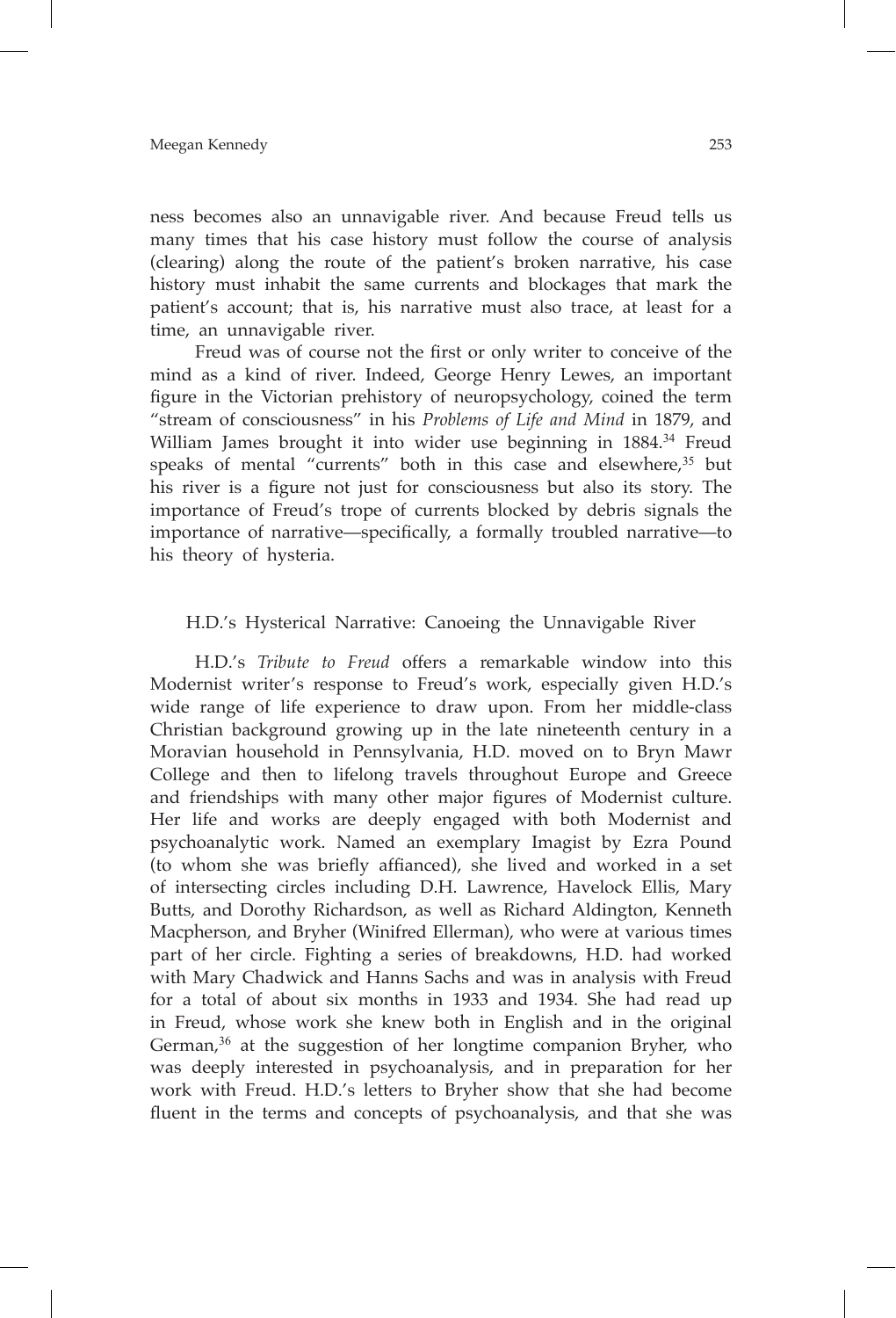enthusiastic, if a bit nervous, about working with "the Professor," as she calls him.<sup>37</sup> Freud had written *Dora* three decades before H.D.'s analysis with him, but it is evident from her *Tribute* (written a decade after analysis) that his model of hysterical narrative, laid out in *Dora*, had survived the many intervening changes in his theories.

*Tribute to Freud* sets H.D. in Vienna in 1933–34, during her treatment with Freud. The book progresses through vignettes of treatment (the stairs to his office, the patient she meets there, the *objets d'art* in Freud's studio, his couch and stove, her gifts to him, his dogs, and especially his words) interspersed with dreamy meditations, passionate denunciations of and defenses of the Professor, and flashbacks forward and back to other episodes and persons in H.D.'s life. In much the same way her own consciousness must have registered both present setting and past memories as she worked through the analysis with Freud.

H.D.'s prose in *Tribute to Freud* demonstrates just how useful to a Modernist aesthetic is Freud's model of hysterical narrative. Most evident, apart from her use of the autobiographical genre of memoir, is her embrace of the formal irregularities central to Freud's model. Her *Tribute to Freud* refuses smoothness and linearity in favor of formal experimentation such as repetition, correction, juxtaposition, and an apparent randomness that H.D. describes as "[l]et[ting] the impressions . . . make their own sequence."<sup>38</sup> Her text thrives on a contiguous logic and other features of what Freud would identify as a hysterical text: symbolism, ambiguity, and overdetermination; interruption and disjunction; condensation and displacement; repetition, revision, and correction; an associative or contiguous rather than causal logic; and the refusal of linear chronology, with rapidly shifting, overlapping layers of memories and dreams. She drifts from discussing another patient (the "Flying Dutchman"), to the figure of Mercury, to a famous fountain in Vienna, to a dream of a young man she knows who is not named Brooks; only to conclude, "Perhaps it is not very important now. It is interesting, however, to note in retrospect how the mind hedges away" (*TF*, 8).

Indeed, movements in *Tribute* are often oblique rather than direct: the curving staircase to Freud's rooms; the hedging, shuttling, drifting mind; the "spiral-like meanderings" of mind and body. "I knew," she says later, "that I, like most of the people I knew . . . was drifting. We were drifting. Where? I did not know but at least I accepted the fact that we *were* drifting."<sup>39</sup> In fact, she enters analysis in part to temporarily sidestep the "current" of history, rushing through war. One might argue that many Modernist narratives play upon an associative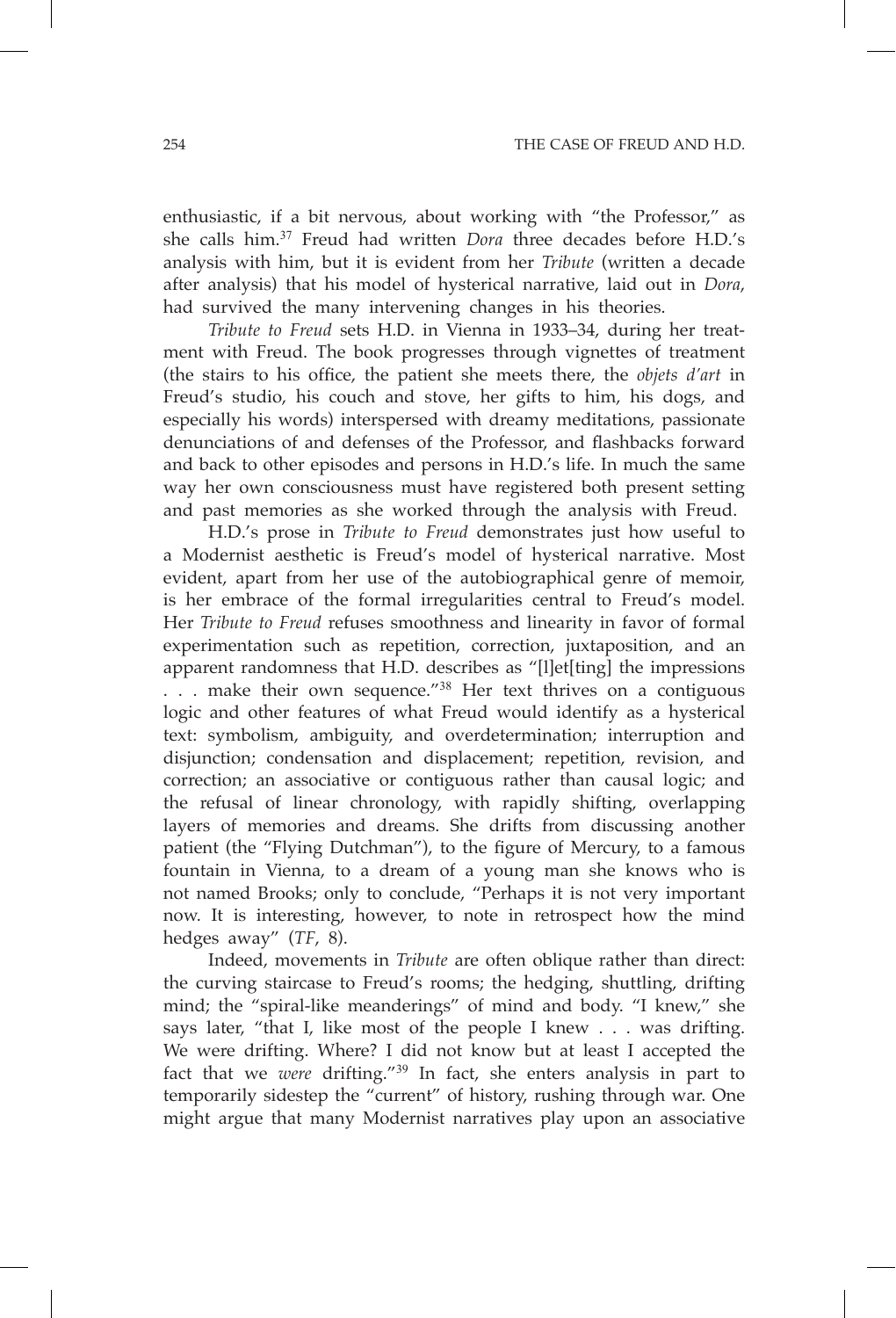structure, but H.D. attributes her methods here specifically to Freud's psychoanalytic model.

H.D. further constructs *Tribute to Freud* as a hysterical narrative in the proliferating contradictions of the text. These unexpected shifts and conflicts invite the audience to exercise an ironic eye and a hermeneutic of suspicion not unlike Freud's own. Even as she defers to Freud's knowledge and his insight, H.D. subsumes his commentary in a flood of her own repetitive, overlapping thoughts, her "tribute" to the narrative logic she borrows from Freud but which he repudiates as inferior. According to the logic of analysis, a logic H.D. clearly invokes, the reader must interpret her words by opposition, inversion, reversal. She invites this, for example, by rendering Freud's "the childhood of the individual is the childhood of the race" as "the childhood of the race is the childhood of the individual." "Whether or not, the converse is also true," she offers with this pair of bookended epigrams, and drifts onward (*TF*, 16).

Unlike Freud's ideal psychoanalytic narrative, however, H.D.'s has not been re-ordered or tidied. Indeed, she proclaims Freud's abilities and his knowledge, she sings his praises—but in her own narrative methodology she celebrates and encourages an associative illogic that draws from and sustains his model of the unnavigable river even as she opposes his ostensible goals—clarity, causality, and teleology—in mapping it. H.D.'s vexed relation to Freud's model becomes evident when she describes the couch where she reclines:

The couch was slippery, the head-piece at the end was hard. I was almost too long; if I were a little longer my feet would touch the old-fashioned porcelain stove that stood edge-wise in the corner. *The Nürnberg Stove* was a book that my mother had liked. I could not remember a single incident of the book and would not take the time to go through all the intricacies of explaining to the Professor that I was thinking of a book called *The Nürnberg Stove*. It was all very obvious; there was the stove, throwing out its pleasantly perceptible glow, there was the stove itself in the corner. I saw the porcelain stove and I thought of a book called *The Nürnberg Stove*, but why take up time going into all that, anyway? (*TF*, 23–24)

This passage ostensibly accords with Freud's technique of association, but by acknowledging the link but refusing to follow the associations from the book to the stove, H.D. subtly undermines, changes, and rejects the teleology of meaning he prizes just as he promised to sort, order, and explicate the elements of the hysteric's bad story.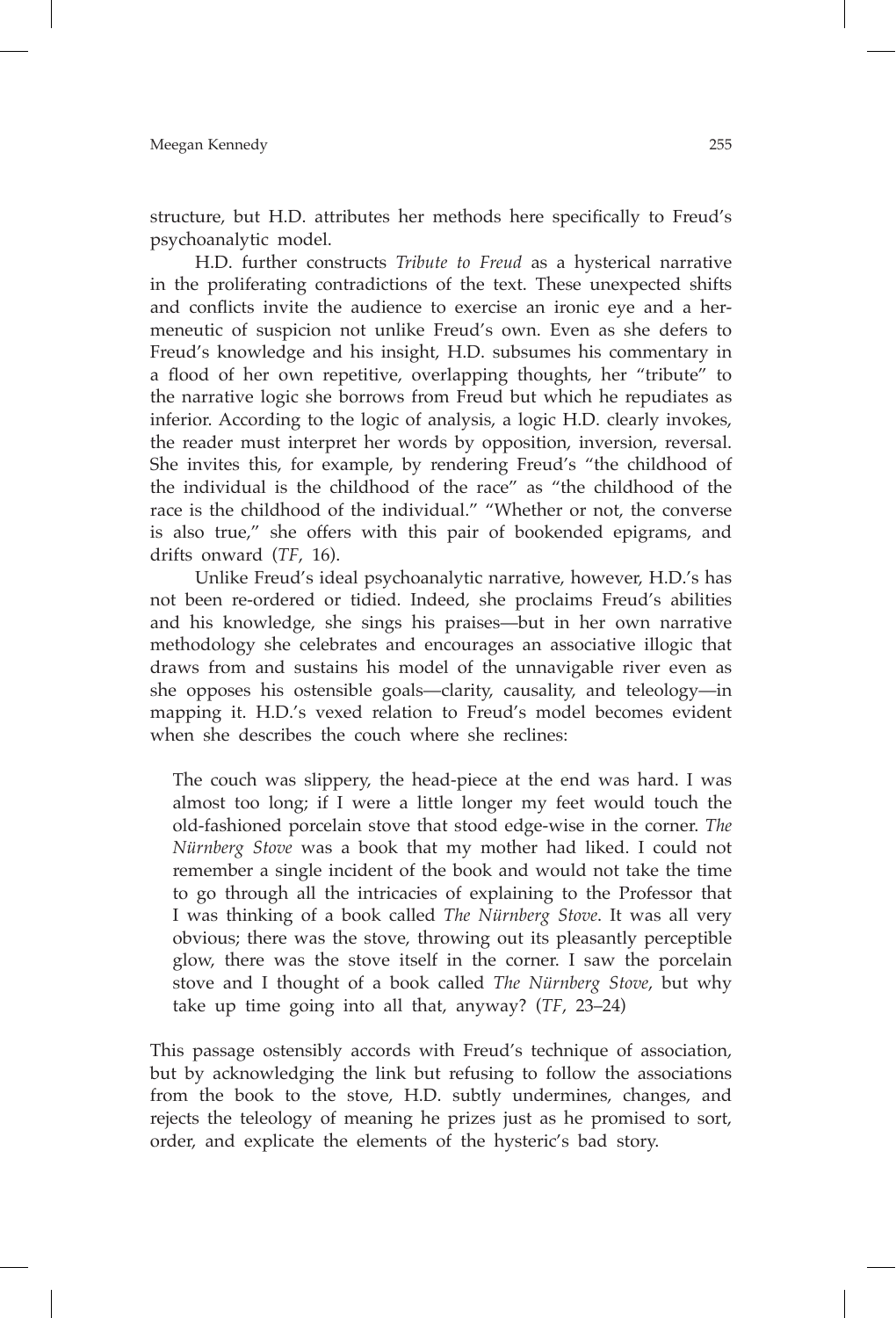H.D.'s tribute is not, then, unconditional; her ambivalent relation to Freud is in fact well-established.<sup>40</sup> Indeed, she warns her readers that "[t]here was an argument implicit in our very bones" on the matter of "the greater transcendental issues" (*TF*, 16). Her understanding of their relationship as contestatory is evident in her poem "The Master" (unpublished during her lifetime) where she expresses both her intense love and respect for Freud, and her anger at him. "His tyranny was absolute," she writes, "for I had to love him then."<sup>41</sup>

H.D.'s use of Freud's river metaphor demonstrates her struggle with his model. The metaphor of flowing water runs through *Tribute to Freud*, appearing not only in her fellow analysand "Brooks" and in her dreamwork of the Egyptian princess, but also in her discussions of Freud's analytic methods.<sup>42</sup> While H.D. criticism discusses the trope of the river, critics have not noted that "the river" surfaces multiple times in *Tribute to Freud*, to somewhat different effect each time.

H.D.'s text returns again and again to the trope of an unnavigable (or in some instances simply inaccessible and unexplored) river. Apart from her reference to the frightening "current" of wartime history which prompts her analysis, she uses this figure of the river to refer to the unconscious and to a universal human experience more than to the patient's or analyst's narrative. She conceives of her journey of analysis as canoeing, mapping, clearing, tunneling to/through, or otherwise accessing or freeing that dark river. *Tribute to Freud*, tellingly, refuses to imitate Freud's case histories in that it does not follow the path of her analysis persistently and in fact closes with a reference to the journey as still to be undertaken; if anything, the text stubbornly adheres to the forms of untreated hysterical narrative.

Most important, H.D.'s references to the river contradict one another in their depiction of Freud, signaling the importance of this figure as a marker of her vexed relationship with him. In particular, H.D. shifts back and forth, first praising Freud as a practitioner of this trope—as one who knows the river and acknowledges it—then criticizing him for avoiding it, for preferring evaluative language to what she perceives as the universalizing discourse of the river. The hysterical tendencies in H.D.'s narrative condense around her conflicting accounts of this metaphor, which is symptomatic of the uneasy alliance between H.D. and Freud as well as the jostling for control between analyst and analysand. The river generally, for H.D., represents the natural flow of human thought and experience, and thus a positive force to be accessed, freed, and respected. She defines the river as valuable by setting it in contrast to other metaphors used by Freud during her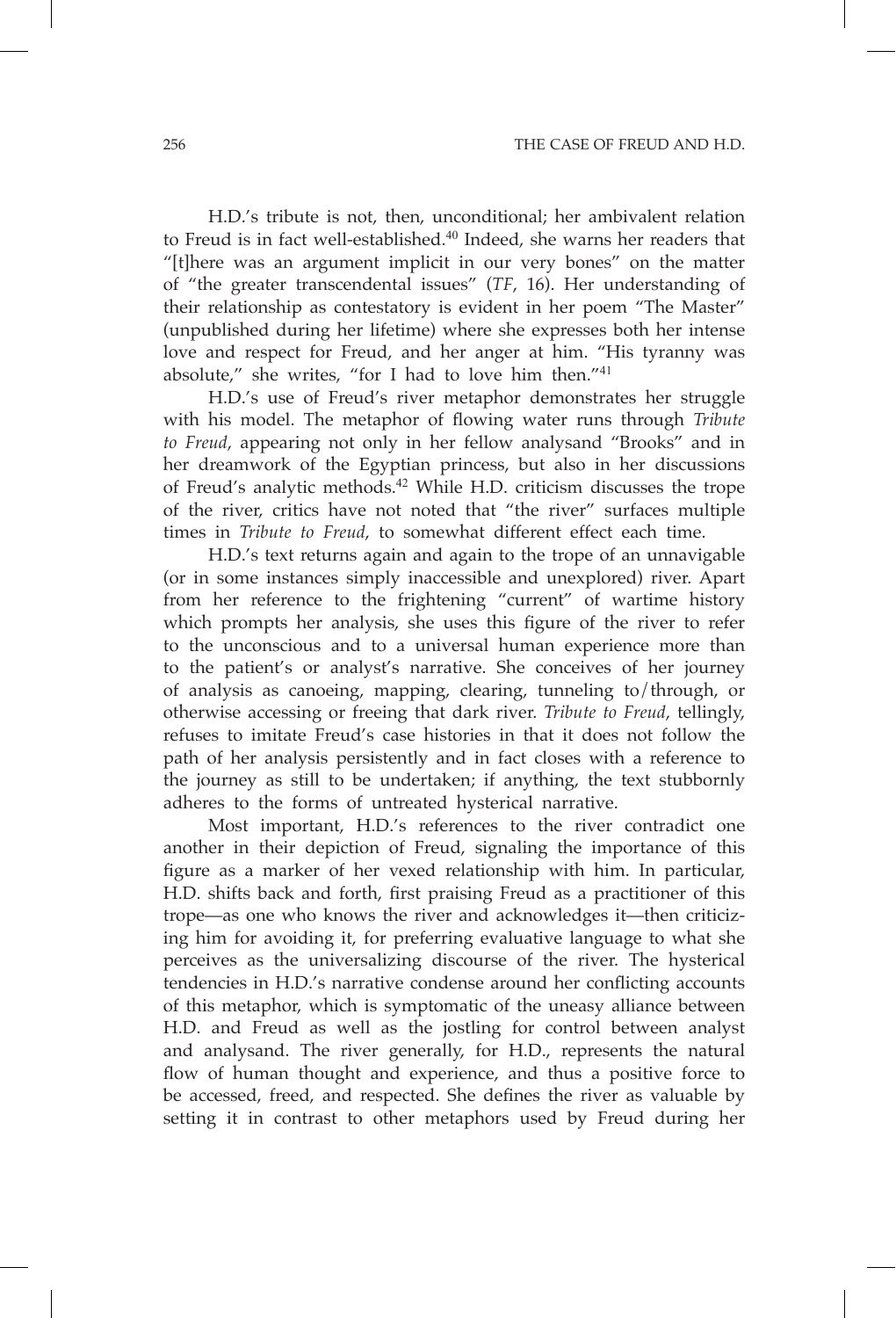analysis (oil and a spear), which she rejects as banal, materialistic, and masculine elements of Freud's method. The river thus becomes both a figure for and an enactment of the contentious, and gendering, process

of generating and authorizing autobiographical narrative. H.D. introduces the trope early in *Tribute* as a powerful metaphor entirely congruent with Freud's work. She figures herself as lost on a river, in "a narrow birch-bark canoe," surrounded by "the great forest of the unknown" and making a pilgrimage to the "old Hermit who lived on the edge of this vast domain" (Freud) in hopes that he would tell her "how best to steer my course" (*TF*, 18). This early use of the river metaphor sets up a later image of an unexplored river, in this case buried underground rather than deeply enforested as in the first image. In this later instance, H.D. praises Freud explicitly for using the river trope, saying: "He had dared to say that the dream came from an unexplored depth in man's consciousness [that] ran like a great stream or ocean underground . . . today, as in Joseph's day" (*TF*, 107).<sup>43</sup> However, these first laudatory passages are countered by another, quite critical reference to Freud and the unnavigable river. In this passage H.D. criticizes Freud for avoiding such figurative language, including precisely the metaphor (clearing an unnavigable river) that he does in fact turn to in *Dora*. She makes her point by setting the river metaphor in contrast to another metaphor for the flow of thought: not water, but oil. She sets these two metaphors in opposition, championing the notion of thought as a living current, not a valuable reservoir. Specifically, she critiques Freud for choosing what she calls a "business man's" language ("I struck oil") instead of a more symbolic, ritualistic rhetoric suitable for epiphany. She says,

He was drawing from a source so deep in human consciousness that the outer rock or shale, the accumulation of hundreds or thousands of years of casual, slack or even wrong or evil thinking, had all but sealed up the original spring or well-head. He called it striking oil, but others—long ago—had dipped into that same spring. They called it 'a well of living water' in the old days, or simply the 'still waters.' The Professor spoke of this source of inspiration in terms of oil. It focused the abstraction, made it concrete, a modern business symbol. . . . He used the idiom or slang of the countinghouse, of Wall Street, a business man's concrete definite image. . . . It is difficult to imagine the Professor saying solemnly, "I drew by right of inheritance from the great source of inspiration and of Israel and the Psalmist—Jeremiah, some might call me. I stumbled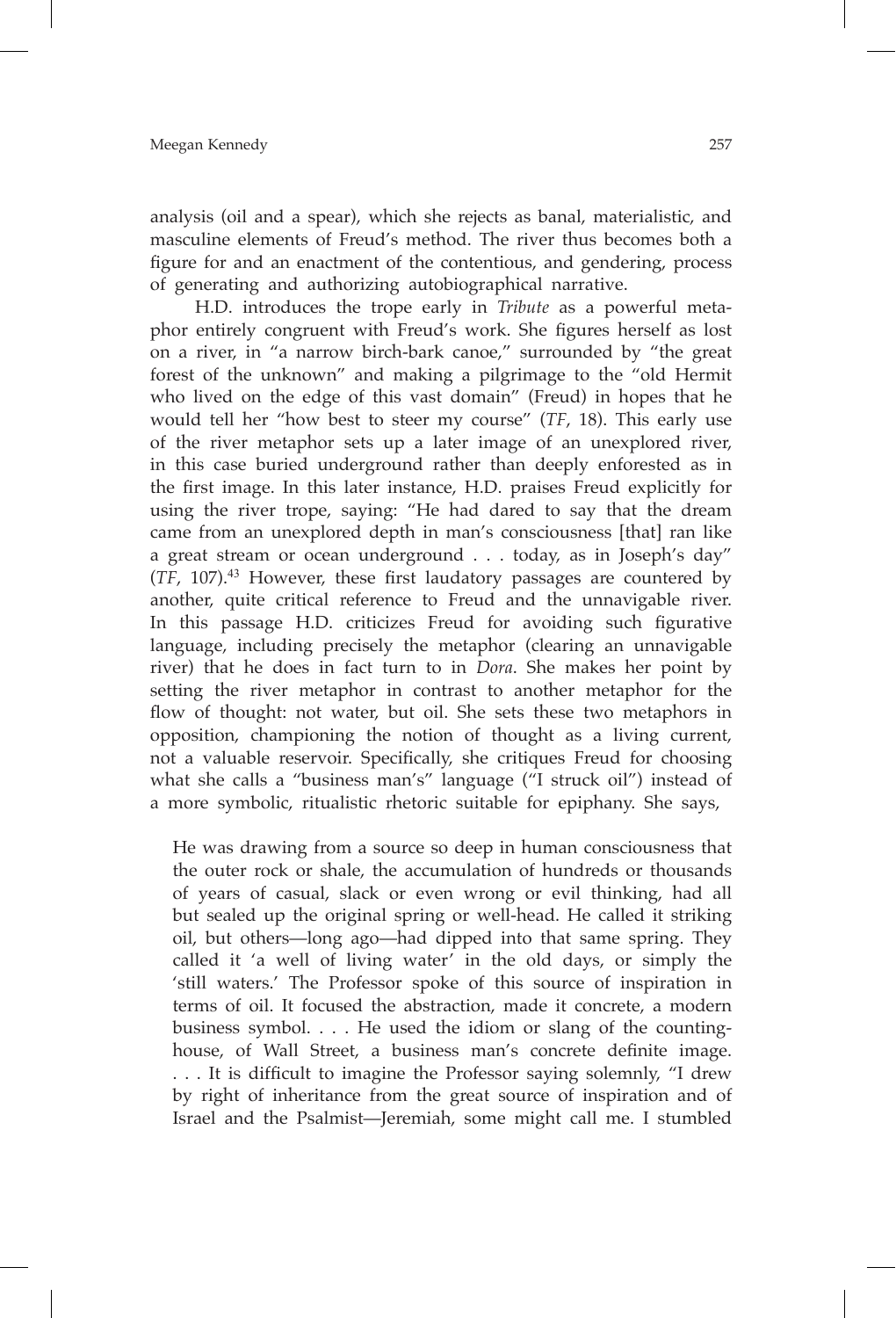on a well of living water, the river of life. It ran muddy or bright. It was blocked by fallen logs, some petrified—and an accumulation of decaying leaves and branches. I saw the course of the river and how it ran, and I, personally, cleared away a bit of rubbish, so that at least a small section of the river may run clear. There is a lot yet to be done . . . so that all men, all nations, may gather together, understanding in the end . . . .' But no, that was not the Professor's way of talking. (*TF*, 125; final ellipsis in original)

H.D. here chastises Freud. She criticizes not his insight, which she sees as timeless, but his style: twentieth-century "business man."<sup>44</sup> This passage implicitly challenges what she depicts as a distancing, assessing strategy in Freud, which opposes the intimate, material engagement she imagines him invoking: "I, personally, cleared away a bit of rubbish."<sup>45</sup> This simultaneous assertion of both Freud's closeness and his distance threads through H.D.'s text. Sarah Jackson argues that when Freud tells H.D. "Do not touch" (his dog Yofi) on her first visit, he "simultaneously prohibit[s] touch, and offer[s] a certain tactile healing do not hold me back. Freud's words to H.D. are both an invitation and a warning" (*TF*, 189). The language of the unnavigable river and the actions associated with it—exploring, clearing, running—evokes a willingness to engage, a grappling with the human condition, that precludes the cold evaluative judgments that H.D. critiques.

True to the logic of the hysterical narrative, however, H.D.'s text cannot sustain this challenge to Freud's judgment. She asserts here that it "was not the Professor's way of talking" to compare analysis to mapping a great clotted river; that is, she says Freud did not indulge in exactly the kind of resonant metaphor and grand rhetoric that he in fact did continually fall back on, in passages like the river scene from *Dora*. Even H.D.'s language here ("blocked by falled logs," "an accumulation of decaying leaves," "cleared away a bit of rubbish") precisely echoes Freud's references to the streambed blocked by rocks and to the task of clearing rubbish or debris from its path. In fact, H.D. knew Freud and his work too well not to recognize his penchant for precise, yet sweeping, metaphor of this sort. Only pages earlier, as we know, H.D. had applauded Freud for his use of the very trope that she criticizes him here for avoiding. The river metaphor thus drives both Freud's figurative style and H.D.'s revision and critique of his ostensibly "objective" (that is to say, non-figurative) style. It enacts the very confusion—the narrative "rubbish"—that it describes and that it seeks to eradicate.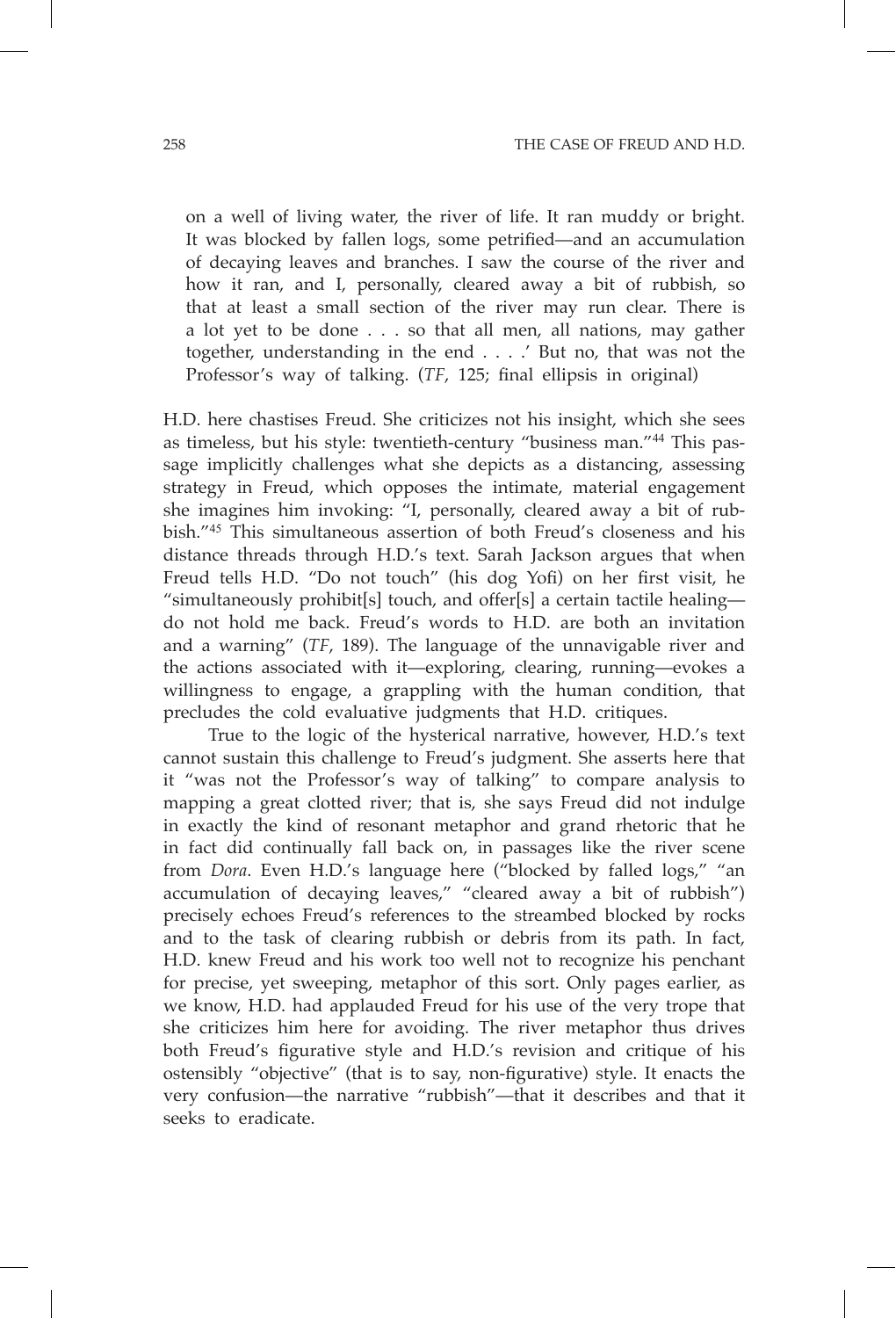Why does H.D. claim that "that was not the Professor's way of talking" when she must have known that it so manifestly was? A closer look shows that the river metaphor frames and resolves a conflict aroused by Freud's theory of gender. When H.D. rejects Freud's oil metaphor as "commonplace," chiding him for abjuring the symbolic and aesthetic power of a river metaphor in favor of businessmen's language, she echoes an earlier critique she'd made of Freud's supposedly business-like propensities. She criticizes what she sees as crass materialism when Freud assesses his small bronze figure of Pallas Athené:

'She is perfect,' he said, '*only she has lost her spear*.' I did not say anything. . . .[W]hen he said, *she is perfect*, he meant not only that the little bronze statue was a perfect symbol, made in man's image (in woman's, as it happened) . . . he meant as well, this little piece of metal you hold in your hand (look at it) is priceless really, it is *perfect*, a prize, a find of the best period of Greek art. . . . He was speaking as an ardent lover of art and an art-collector. He was speaking in a double sense, it is true, but he was speaking of value, the actual intrinsic value of the piece; like a Jew, he was assessing its worth; the blood of Abraham, Isaac, and Jacob ran in his veins. He knew his material pound, his pound of flesh, if you will, but this pound of flesh was a *pound of spirit* between us, something tangible to be weighed and measured, to be weighed in the balance and—pray God—not to be found wanting! (*TF*, 104–06)

Most obviously, H.D. relies here on Western racial and ethnic stereotypes of the Jew, in particular her insistence on what she perceives as a streak of materialism, in a manner that rubs against the grain of her depictions elsewhere.<sup>46</sup> More important for my purposes, this passage also foregrounds H.D.'s differences with Freud on the matter of gender. Her criticisms of the Professor leverage her role as hysteric, the site of resistance, to denounce the gender hierarchy that structures Freud's case history and, she implies, his identity as *homo economicus*.

And significantly, this passage immediately precedes the passage where H.D. praises Freud for using the language of rivers ("He had said, he had dared to say  $\ldots$ ," *TF*, 107). In context, then, this praise of Freud's river metaphor reverses their roles: she implicitly corrects his course, toward the meaningful, universalizing language of human consciousness and connection (the river), and away from the crass "business man's" language (the spear) that emphasizes material value and gender difference.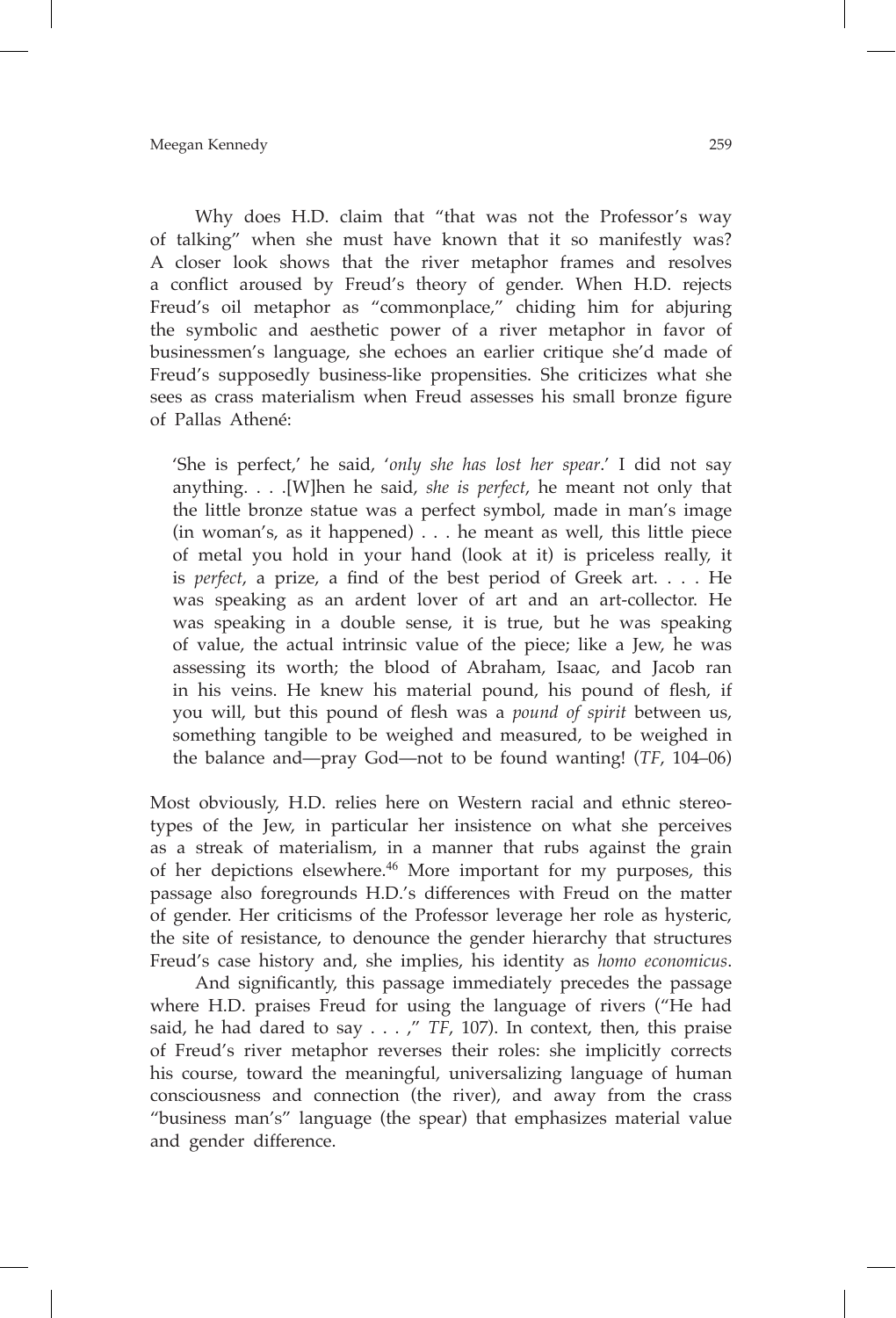It is evident that H.D. experienced the contest between her and Freud as a gendered one. When Freud assesses his statue of Pallas Athené with the portentous words, "She is perfect . . . *only she has lost her spear*," H.D. counters his evaluation with a prayer that she herself may "not . . . be found wanting" (*TF*, 69, 70). Feminist critics have read this response as a refusal of Freud's theory of feminine insufficiency and penis envy, although H.D., in a letter to Bryher, expresses a positive excitement over this theory.<sup>47</sup> Regardless, it is clear that the river unifies and enlivens; the spear differentiates and genders.

Overall, then, H.D. accepts Freud's central metaphor for analysis (the river) while pairing it with alternate metaphors (oil, the spear) that allow her explicitly to reject the patriarchal model that governs his analysis. In H.D.'s shuttling between praise and blame of Freud, she attempts to assert herself against the authoritative patriarchy of his model while still acknowledging and praising what she saw as Freud's access to knowledge of a universal human condition. The text is riven by this ambivalent reading of Freud's model. For example, in another use of the river metaphor, H.D. contends that the patient, whom she terms the "protagonist," "must clear away his own rubbish, before his particular stream, his personal life, could run clear of obstruction into the great river of humanity, hence to the sea of super-human perfection, the 'Absolute,' as Socrates or Plato called it" (*TF*, 127–28). Here H.D. has revised Freud's model, where the physician is the active clearer, the patient the passive accumulation of "rubbish." Instead, taking matters into her own hands, H.D. allows the protagonist to "clear away his own rubbish," in accordance with her own insistent practice (against Freud's explicit prohibition) of keeping notes on her analysis in the form of letters to Bryher.

But in the next instance of this figure, the analyst regains his authority, his agency, and (significantly) his benign universalism and willingness to close with the difficulties of others: "It was the very love of humanity that caused the Professor to stand guardian at the gate. . . . He would stand guardian, he would turn the whole stream of consciousness back into useful, into irrigation channels, so that none of this power be wasted" (*TF*, 156). The conjunction of these passages is puzzling, to say the least. Must the protagonist clear away his own rubbish, or shall Freud turn the current for him after all? And whom should we recognize as prime actor in this narrative?

H.D. concludes this meditation on oil vs. river metaphors, on measuring language vs. sweeping, figurative language, on male modes of assessment vs. female modes of understanding, by insisting on her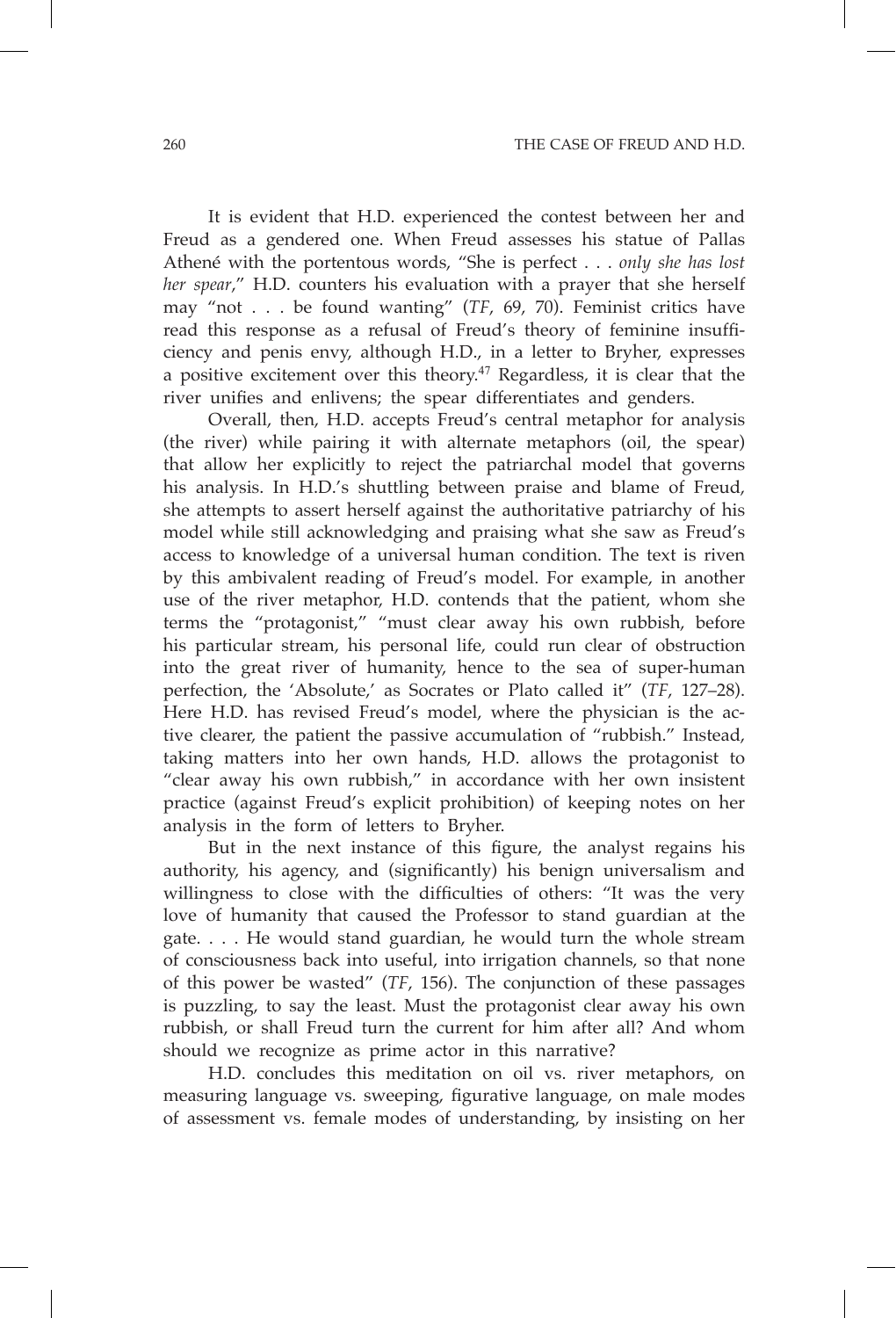own more exalted metaphor of the river. *Tribute to Freud* offers one final, oblique reference to the unnavigable river, which evokes the danger, the mutual love, and the hope implicit in this jointly undertaken journey. In fact, this reference dominates the last pages of the book; and significantly, it for once signals an unequivocal faith in Freud and his methods without the ambivalence of a counterexample. H.D. offers an extended close reading of Goethe's lyric, "Mignon's Song" or "Kennst du das Land," a poem she had sung as a child, which she quotes in full from his novel *Wilhelm Meister's Apprenticeship* (*Wilhelm Meisters Lehriahre*, 1795–96).<sup>48</sup> "In the last verse  $\ldots$ ." H.D. says, is the line,

#### *Es stürzt der Fels*,

the rock breaks or falls in ruins, and indeed this is our very present predicament; but

#### *und über ihn die Flut*

following, gives the impression of a living river; though 'and over it the flood' is the literal rendering. Ruins and the flood, but there remains our particular Ark or Barque—a canoe, I called it—that may, even yet, carry us through the seething channels to safe harbor. (*TF*, 162)

At first glimpse this seems a different metaphor altogether: a flood over the ruined rock of a craggy cliff, and the navigation through whitewater or even cataract to calm water.

Given, however, the importance of the unnavigable river in this text and H.D.'s wandering birchbark canoe at its opening, it is likely that this passage offers another perspective on that metaphor. H.D. identifies "our very present predicament" as analogous to the broken or fallen rock "ruins," suggesting both the craggy, romantic mountain landscape of Italy, where the character Mignon was born, and the girl's fragmented memories of her native land. The "Fels" or rocks tumbling in Goethe's flood find an echo in Freud's "Felsmassen," the rock masses clogging the patient's unnavigable river. Similarly, *Flut* might mean "stream" as much as "flood." Indeed, the river familiar to us from earlier passages might well be impassable due to the rocky impediments that create whitewater and its attendant swirls, undercurrents, and narrow "seething channels." In Goethe's poem, Mignon must cross over the raging torrent by way of a perilous, fog-shrouded bridge, while H.D. clearly envisions paddling the rapids by canoe—now "our" rather than "my" canoe. However, the goal for both is a smooth, safe journey. Significantly, in the novel, Mignon's song is preceded by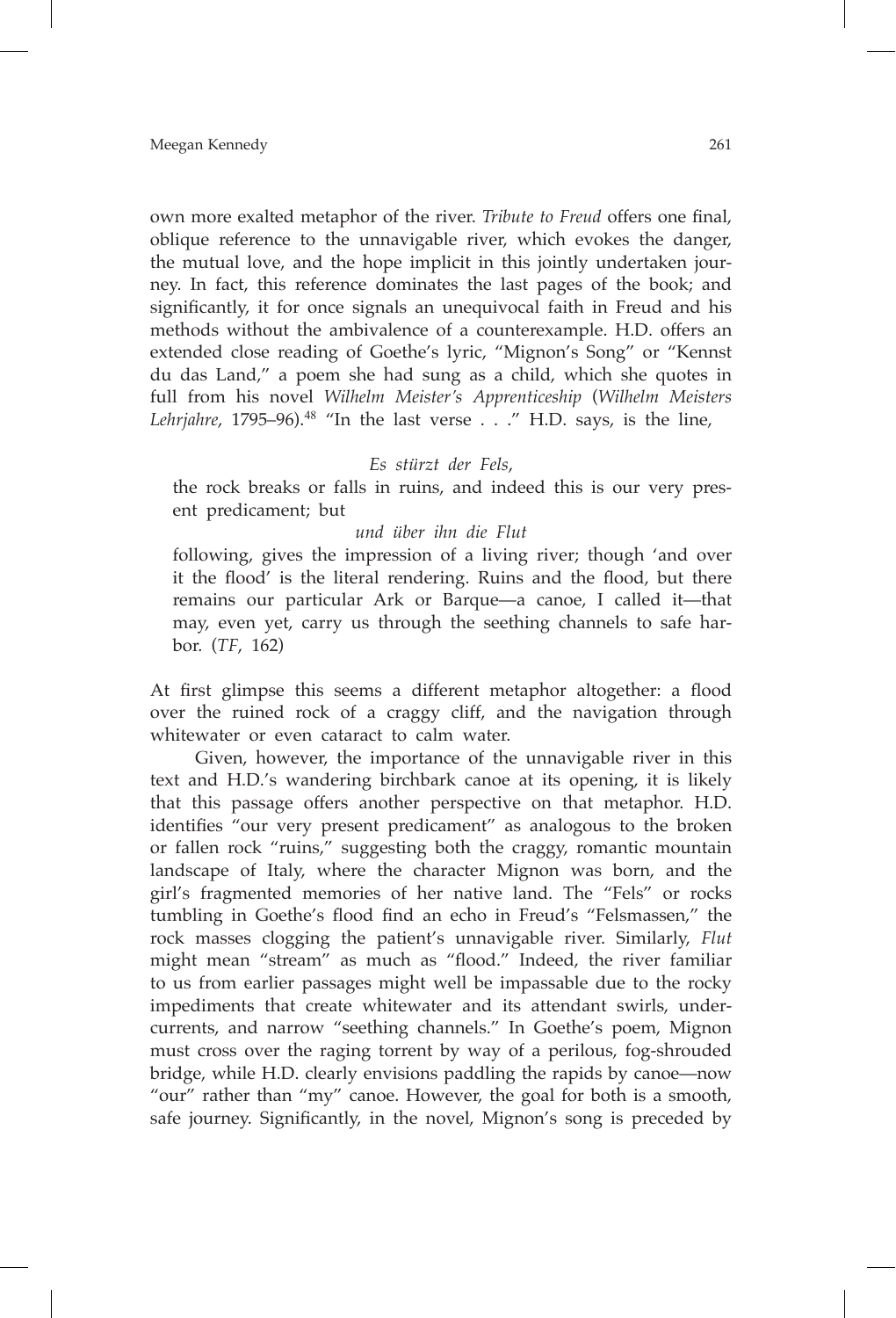her hysterical collapse in Wilhelm's arms and mutual cries of love and loyalty. Not only the song but *Tribute to Freud* itself ends with the plea for Wilhelm (Mignon's rescuer, whom she calls "Father," and whom H.D. identifies with Freud) to accompany her to and through those dark and misty lands: "O Vater, lass uns ziehn! [Oh Father, let us go!]" The relevance for H.D.'s analysis is clear in Goethe's use of the verb *ziehen* for motion, pulling, passage (*durchziehen* is to traverse through difficulty) and in the girl's desire for Wilhelm's protection on the dangerous crossing to the land of her birth. Mignon might wish merely to travel her river safely, but H.D.'s use of the poem sketches a deeper kinship in which both young women must identify and face the fragmented, deep-seated obstacles impeding their personal journey toward authentic identity.

Although H.D. also associates the psychoanalytic journey with other metaphors for motion—traveling the "cloud-bridge" of Goethe's poem (*TF*, 164, 168) and "tunneling deep" (*TF*, 168)—she returns over and over again to the metaphor of a difficult journey through a winding, rock-strewn river. The river metaphor in *Tribute to Freud* allows her to foreground and dismiss the words she would most like to challenge, words that "weigh" her and "assess" what she values in the "business man's" currency. In all these passages, H.D. critiques Freud's more judgmental, "measured" (and measuring) terms as she accepts and claims as her own his most resonant, mythical formulations.<sup>49</sup> Because H.D. identifies divisive, assessing, measuring discourse as a masculine strategy, her use of the river metaphor places gender at the heart of narrative conflict, despite the apparent contradictions in her use of this metaphor. Her use of the river both mitigates Freud's gendering of discourse (Freud speaks of spears but he also speaks of rivers) and re-enacts that difference (Freud speaks of oil; but I speak of rivers).

To a certain extent, it's foolhardy to demand consistency of a text modeled on hysterical narrative. H.D. makes it clear that she enjoys contradiction and friction in her work. However, the turbulent areas do serve usefully (as in analysis, or indeed in rivers) to indicate significant or dangerous points. In this case, H.D. uses the river metaphor to represent an ungendered, universalizing discourse; however, the effect of the troubled river metaphor in H.D.'s text is to highlight the conflict inherent to the hysterical narrative and link that conflict to gender differentiation, just as in Freud's theory of narrative production. The river's meaning, for H.D. (universalizing), is thus precisely opposed to the work it does in her text (challenging and critiquing). $50$ This conflict extends, as in Freud's case, outside the analysis to H.D.'s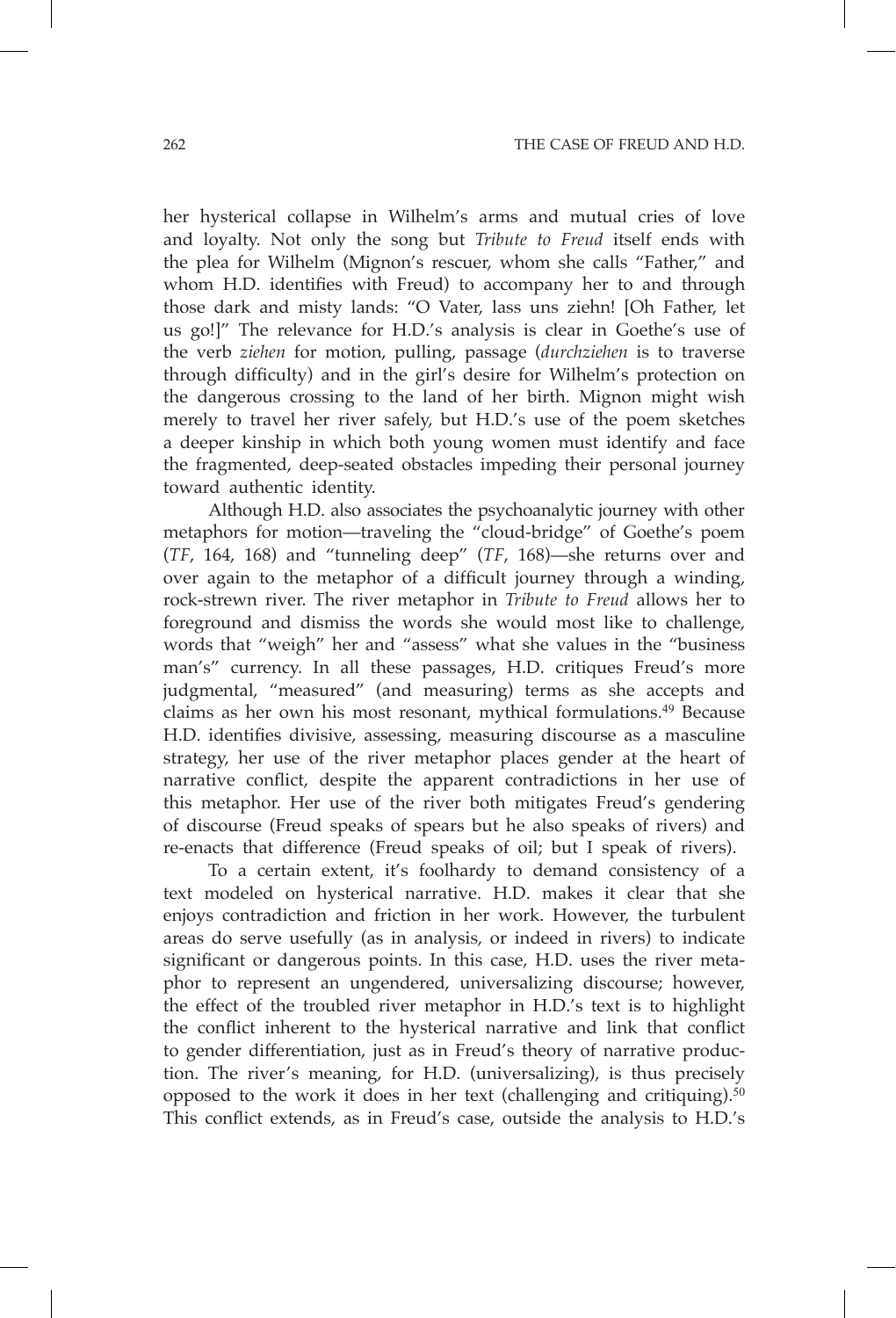relation to her authorial colleagues. She comments to Bryher that the analysis is revealing how much her own work emerges from a sense of gendered competition with male writers, saying, "I keep dreaming of literary men, Shaw, Cunninghame Grahame, now Noel Coward and Lawrence himself, over and over. It is important as book means *penis* evidently and as a 'writer,' only, am I an equal in uc-n [in the unconscious], in the right way, with men. Most odd."<sup>51</sup>

In H.D.'s revision of the Freudian case history, the hysterical narrative eventually overwhelms the evaluative, discriminating voice of the male physician. But paradoxically, H.D.'s very resistance to Freud (as one more of the set of male writers she must compete with) writes her even deeper into his model of narrative. Her text has internalized Freud's lessons: that narrative emerges from autobiography written in collaboration with another; that it is formally troubled by a genderbased, contestatory relation where a hidden resistance—what Rachel Blau DuPlessis calls a "strategy" of "aggressive humility" —produces a more interesting, albeit "hysterical," text;<sup>52</sup> and that the synthesis that a narrative strives for (here, between a Freudian hermeneutic and a universalizing feminism) is liable to collapse back into contradiction and difference, albeit a productive one. H.D. wants to update Freud's theory of narrative for Modernist women, but his theory both anticipates and assimilates her challenge. Ultimately, the internal contradictions in H.D.'s own use of the river metaphor produce that frictive dynamism of the hysterical narrative, one of the more cogent similarities between her narrative and his, and the mode he is least likely to want to own.

## Freud's Own "Unnavigable River"

H.D.'s confusing statements about what Freud does and doesn't do identify a core attribute of his work: its productive embrace of conflict and contradiction. Paradoxically, the theoretical model that Freud uses to contain and make sense of hysterical narrative is itself not only born of conflict but also internally contradictory. The mark of the physician's final, positivist narrative should be its smooth, untroubled flow and its certain authority. However, Freud's narrative proves to be itself hysterical according to his own definition: formally vexed and produced through a gendered series of contentions that it cannot transcend. Freud's case histories generally demonstrate an astonishing ability to circumvent a linear narrative. He opts instead for a discursive, layered, tangential prose juxtaposing anecdote, history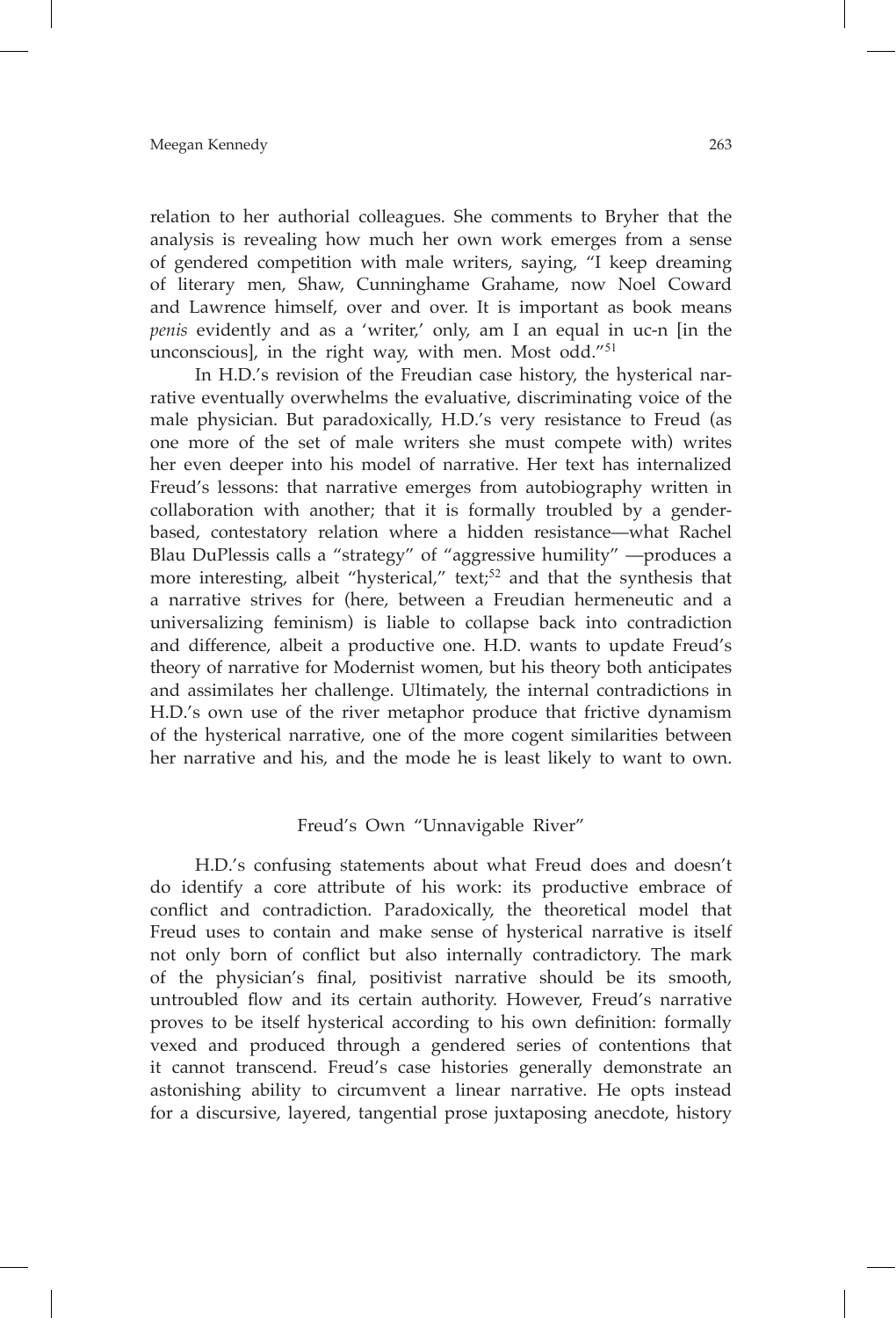(often of more than one patient), discussion, theory, and polemic. His case histories are characterized by gaps, jumps, repetitions, reversions, and revisions to an extent matched only by the hysterical patient's own narrative. As he warns the reader in "Wolf Man," "I can write a consecutive history neither of the treatment nor of the disease."<sup>53</sup> This is due, he implies, to the nature of the patient; for Freud's case history of "Little Hans," who is a precocious but otherwise normal boy, while it works through Hans's record of symptoms and statements multiple times, largely preserves its chronology each time.<sup>54</sup>

Freud's evolving psychoanalytic methods challenged his ability to record his cases in forms congruent with the positivist tradition that he recognized. His developing theory of hysteria forced him even to abandon his initial technique of analysis as put forth in *Studies on Hysteria*. Freud warns his readers in *Dora* that: "psychoanalytic technique has been completely revolutionized. [In the *Studien*] the work of analysis started out from the symptoms, and aimed at clearing them up one after the other. . . . [Now] everything that has to do with the clearing-up of a particular symptom emerges piecemeal, woven into various contexts, and distributed over widely separated periods of time" (*D*, 6). Contiguity becomes enough to link ideas and events; as Freud explains, "[A]n internal connection that is still undisclosed will announce its presence by means of a contiguity—a temporal proximity—of associations" (*D*, 32). Furthermore, his narrative can tolerate the juxtaposition of conflicting truths, for "thoughts in the unconscious live very comfortably side by side, and even contraries get on together without disputes—a state of things which persists often enough even in the conscious" (*D*, 54). Thus, in a narrative explicating the unconscious, explains Freud, "it is not necessary for the various meanings of a symptom to be compatible with one another, that is to fit together into a connected whole . . . ." In fact, "a single symptom corresponds quite regularly to several meanings simultaneously [and] can express several meanings in succession" (*D*, 46).

Freud's emphasis on letting the patient's proliferative, conflicting mental connections drive the process of analysis means that any record of his analysis will be similarly marked by this "piecemeal" approach to narrative, emphasizing the seemingly random, diffused, and overlapping emergence of important pieces of information through flashbacks to time periods "widely separated" from one another and from the present. At any particular moment, then, the narrative of *Dora* might move from the present time of analysis, to nonlinear "dream time," back to various moments of Dora's childhood, to Freud's own memories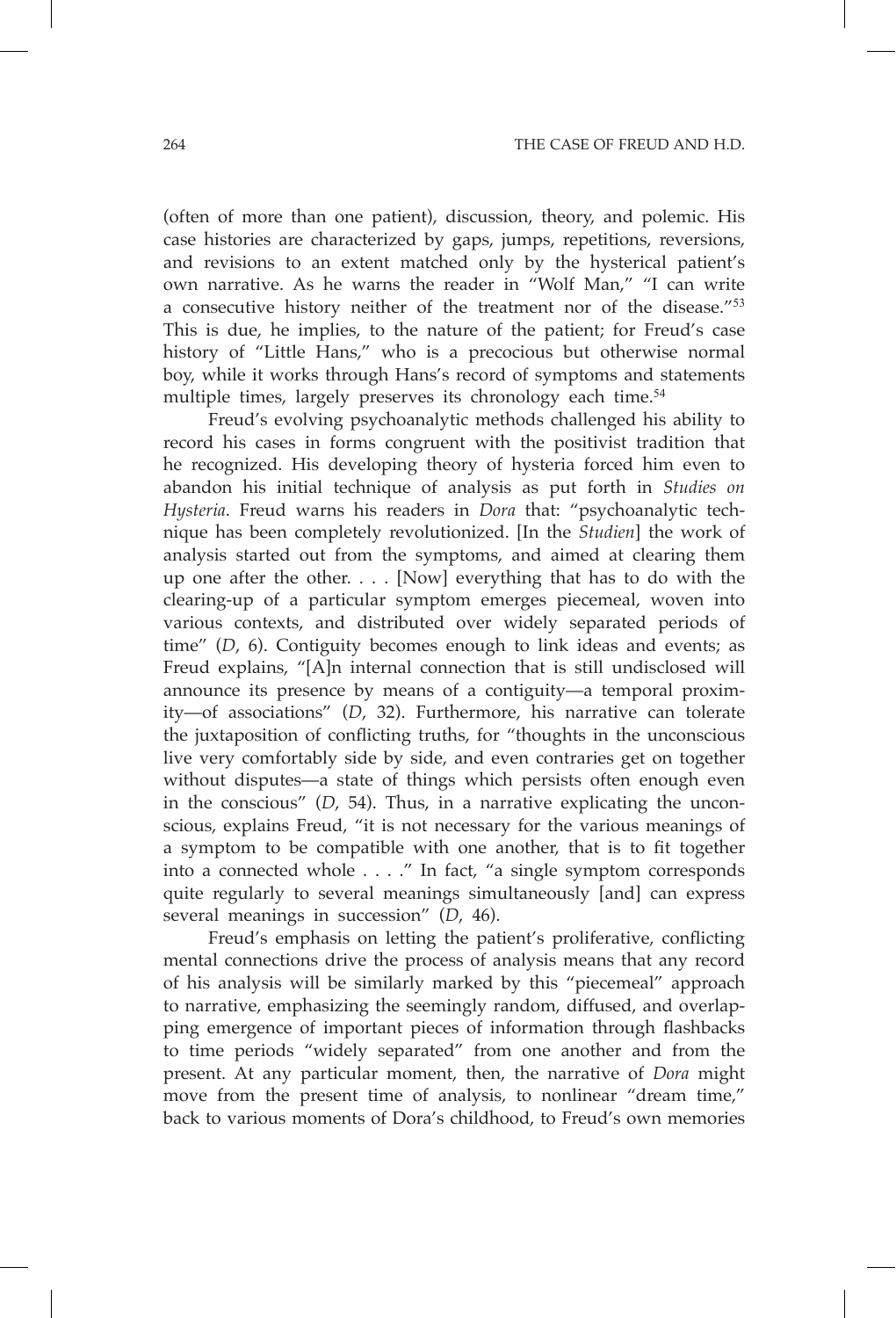of earlier cases and earlier moments in the history of psychoanalysis. His analysis similarly meanders through a series of alternative solutions to the mystery of Dora's symptoms (*D*, 102).

Freud argues that he cures the hysteric by curing her story, translating the secret of her sexuality from hysterical narrative to psychoanalytic case history. But critics have shown that the errors he deplores in the hysteric's story—gaps, inconsistencies, events out of sequence, with corrections added on rather than incorporated—mar Freud's own text.<sup>55</sup> His case history of Dora, for example, gets the year of analysis wrong. He hardly mentions Dora's innermost secret, her homosexual love for Frau K, which should serve (in his model) as the foundation on which all stands.<sup>56</sup> His text is not "unbroken"; Dora's abrupt dismissal of Freud, which he reads as a betrayal, serves as the originary trauma for his text. And this man of science refuses the opportunity to organize his material; he chooses instead to "present the material [of analysis] . . . in the somewhat haphazard order in which it recurs to [his] mind" (*D*, 86). He presents the reader with a hysterical narrative of hysterical discovery, that is, rather than an ordered analysis of that discovery. In sum, Freud criticizes the hysterical narrative for a confusion that his narrative in fact shares. The collapse of Freud's case history into hysterical narrative undermines both his criticism of the hysteric's bad story and his pretext for intervention.

If Freud's own narrative is, like Dora's, formally vexed rather than "smooth and exact," it also demonstrates another important quality of the hysterical narrative: its generation in and through conflict, and its inherent contentiousness. This applies both within the relation of physician and patient, as I have shown, and outside that relation, in Freud's anxious relations to his professional colleagues. Freud's anxiety about other researchers' resistance to his work pervades his writing.<sup>57</sup> He frequently mentions that he is writing for an audience and defends himself proactively against scorn and skepticism; thus his frequent locution of being "forced" to come to a certain (perhaps more shaky) conclusion, implying that logic, not personal interest or hobbyhorse, drives his chain of deductions and discoveries. He is frequently defensive about his claims, anticipating critique, as when he argues, "the exacting demands which hysteria makes upon physician and investigator can be met only by the most sympathetic spirit of inquiry and not by an attitude of superiority and contempt" (*D*, 9). Indeed, he sees psychoanalysis as a science characterized by competition rather than collaboration. In his case history of the Wolf Man, he structures the entire last half of his text as a series of defenses against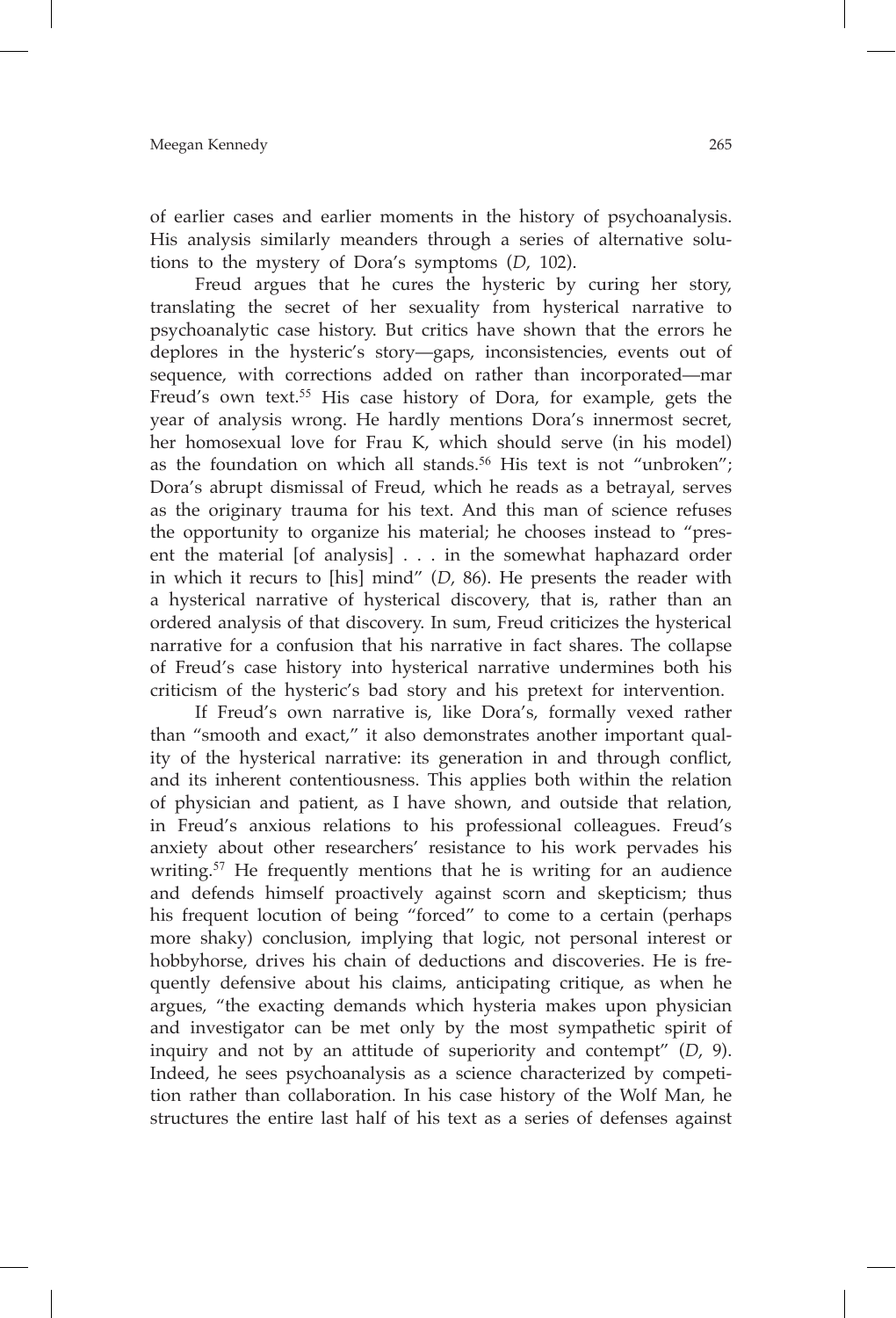opposing interpretations, those which resist the idea of infantile sexuality and the parents' copulation in the primal scene. He characterizes this alternate interpretation as "the scheme of my opponents," referring to Adler, Jung, and the like repeatedly as "opponents" or "adversaries." For instance, he imagines that his experienced evaluation of the outcome of cases will not sway "an adversary who has not experienced the analysis himself."<sup>58</sup> No easy allocation of authorial power can adequately explain the imbricated relationships that produce narrative in such a setting. What is certain is that narrative here becomes both healing procedure and contested ground, in a tension far beyond the convention of clinical physicians' trained skepticism toward their patients' reports of illness, or their colleagues' published hypotheses.

Most important, *Dora* is the story of both Dora and her interlocutor Freud, neither of whom can transcend the internal conflicts produced by the analysis. Freud does not discuss the unique and significant charge that occurs when his narrative is driven by the shifting tensions between his rationalist discourse and its hysterical analogue, both necessary to the case history, and both promising an "end" for the case history.

Ultimately, Freud's case history disarms its potential opponents, whether Dora or H.D., by incorporating conflict at its very heart. I certainly do not want to replicate Freud's gesture, where even "no" does not mean "no." But we need to consider how a theory of narrative such as Freud's, which claims conflict as necessary to the text, deflates any challenge as mere "resistance." In Freud's case, the strain of holding two discourses in a relation of hierarchical opposition while simultaneously choreographing their synthesis renders his case history particularly liable to the kind of collapse back into its abject other that I have here chronicled. H.D. works hard to reverse Freud's subordination of the "feminine" and align her text against the "smooth and exact" narrative logic that Freud endorses but cannot produce. She challenges Freud's gendering, divisive discourse even as she pays tribute to his insight as both true and inclusive. But the spark of conflict that his narrative model rouses in her proves uniquely productive.

#### Freudian Modernism/Modernist Freudianism

Steven Marcus has noted the resemblances between this disjointed narrative structure of *Dora* and that of a modernist novel. He comments,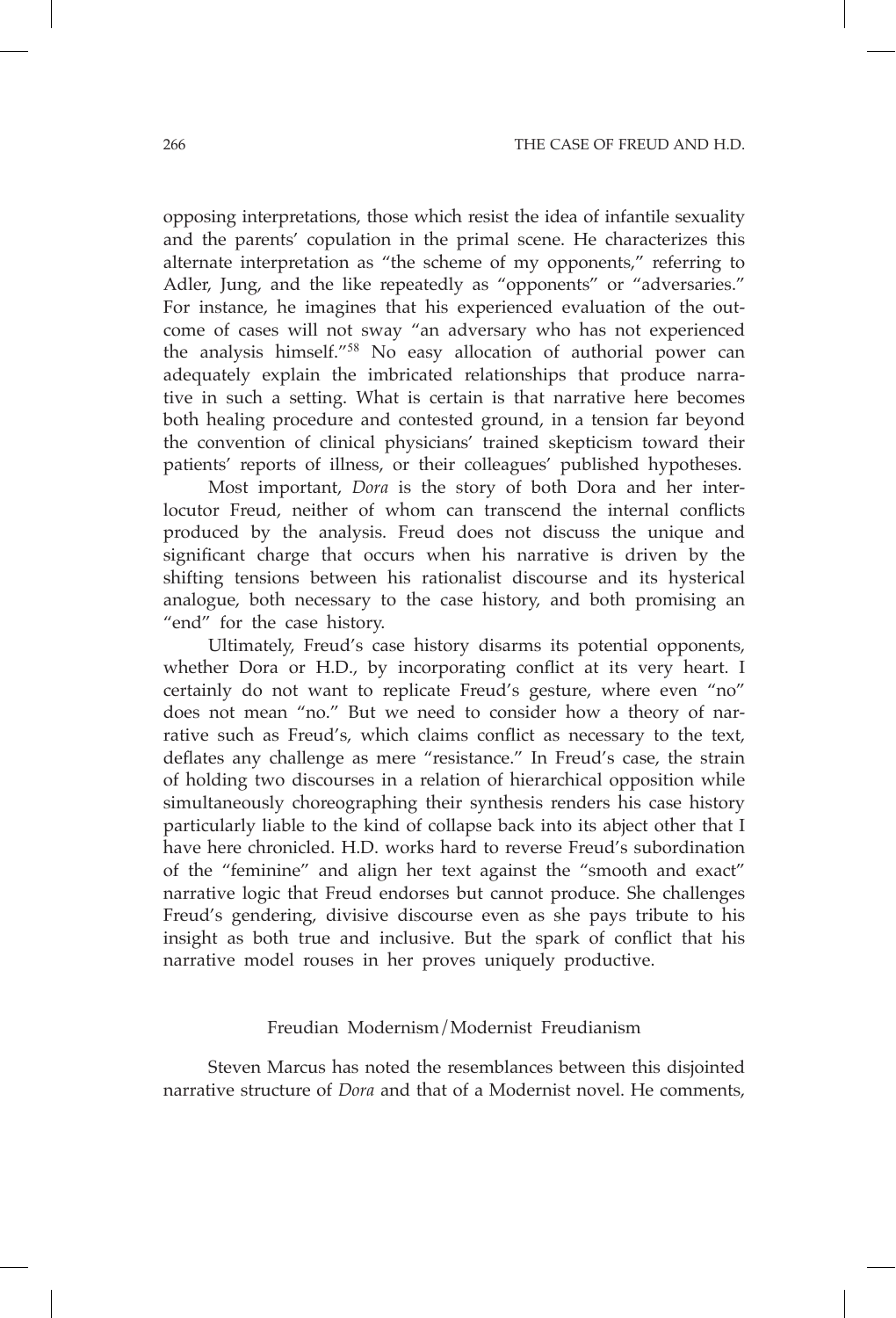The general form of what Freud has written bears certain suggestive resemblances to a modern experimental novel. Its narrative and expository course, for example, is neither linear nor rectilinear; instead its organization is plastic, involuted, and heterogeneous and follows spontaneously an inner logic that seems frequently to be at odds with itself; it often loops back around itself and is multidimensional in its representation of both its material and itself. Its continuous innovations in formal structure seem unavoidably to be dictated by its substance, by the dangerous, audacious, disreputable, and problematical character of the experiences being represented and dealt with, and by the equally scandalous intentions of the author and the outrageous character of the role he has had the presumption to assume.<sup>59</sup>

Despite Freud's rationalist ideals, his text betrays its allegiance to a less logical sequence. Marcus's insight sums up much of what is most troubling and interesting about Freud's unusual model for the psychoanalytic case history.

However, the elements Marcus identifies here as "novelistic" are equally at home in the literary narratives known as memoir and autobiography. Here, too, we find a strong link between Freud's work and his literary context; for if the novel was a central genre in Modernist authors' efforts to explore new frontiers in the written aesthetic, one could argue that autobiography is the mode that the aesthetic of Modernism centrally both rejects and embraces. High Modernist prose techniques typically call into question the possibility of an objective and reliable summation of the self, just as Lytton Strachey redefined biography with *Eminent Victorians*. Yet many texts in the Modernist canon, especially among the experimentalists, rework autobiographical material; besides H.D.'s *Tribute to Freud*, which I discuss here, consider much of the rest of H.D.'s prose, Barnes's *Nightwood*, Ford's *The Good Soldier*, Hemingway's "Nick Adams" stories, Joyce's *Portrait of the Artist as a Young Man*, much of Rhys's fiction, Dorothy Richardson's *Pilgrimage* novels, and Woolf's *To the Lighthouse*. Even those Modernist novels that are not working from personal memory tend to emphasize not the web of social relations as much as the record of a self developing through experience and reflection.

H.D.'s *Tribute to Freud* is notable for focusing on its vexed relation to Freud, but all these texts create their record of the modernist subject in a context where Freud had recently redefined both subjectivity and autobiography. So while autobiography had been shifting for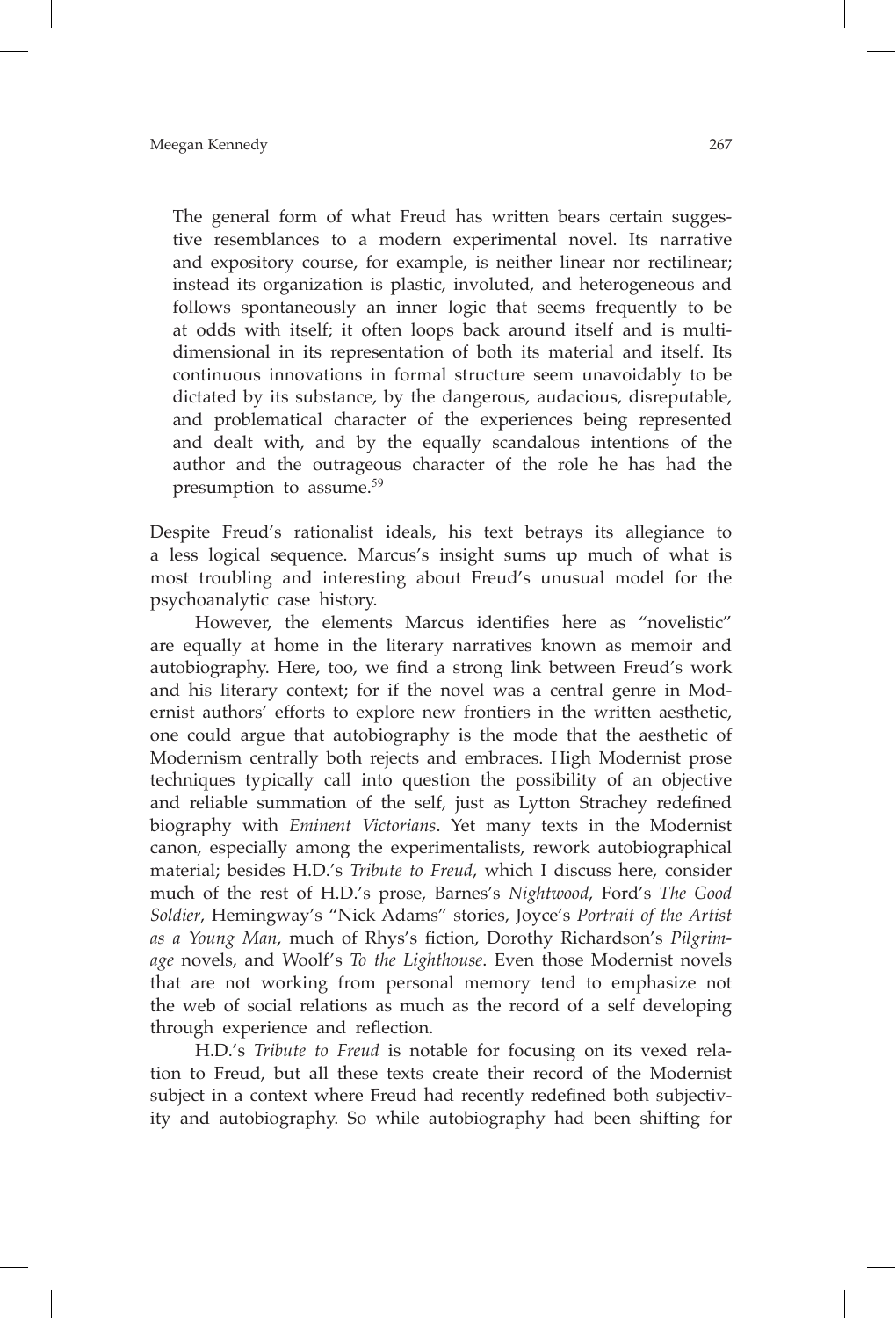some time, Freud represents a watershed moment for the development of the genre; and each of the narrators above tells its story in some relation to an autobiographical tradition that had recently seen Freud's intervention. While Modernist authors might not always choose to write the story of the self using the model that Freud so famously made prominent—indeed, some ignore and some critique that model—his cultural authority means that his model is one prominent possibility open to them. Their choice thus becomes visible *as* a choice, much as British biologists writing in the tradition of natural theology after 1859 must be seen as choosing not to adopt the Darwinian narrative of natural selection. Modernists, whether they opt to address this or not, write in a world irretrievably shaped by Freud's model.

There are other important elements of the Freudian case history, such as a disbelief in conscious perception as an accurate indicator of the real, a willingness to explore taboo subjects like sexuality, and a nostalgia for lost meaning. Although these are not my focus in this essay, they render his model of "hysterical narrative" particularly useful for a Modernist aesthetic of autobiographical narrative dedicated to dismantling the linear organicist narratives of the nineteenth century. Most narratives that use a model of writing similar to Freud's do not, of course, meet all these characteristics. Many stream-of-consciousness novels, for example, create a narrative present that combines the forward motion of real time with scraps of memory emerging into the narrative without any organized attempt to delve into the past as occurs in psychoanalysis. However, many novels' structures parallel Freud's model of autobiographical narrative. These are grounded in a psychological center of consciousness as their most distinctive voice or site of identity, and they feature a troubled or vexed "stream" of narrative and a gendered narrative frame.

Freud's unique genre of narrative offers a powerful model to Modernist writers, for in many ways it has more in common with literary than scientific writing. $60$  Literary texts like the novel or memoir, after all, like the Freudian case history, may span huge contextual differences in time and place; mimic the vacillations of human memory; display repetitive, overdetermined patterns of imagery and influence; and derive meaning from a collective of differentiated scenes. Scientific narratives like the clinical case history or experimental report, on the other hand, developed as a result of an increasing valorization of concise comprehensiveness, linear logic, and an efficient, chronological record of cause and effect.<sup>61</sup>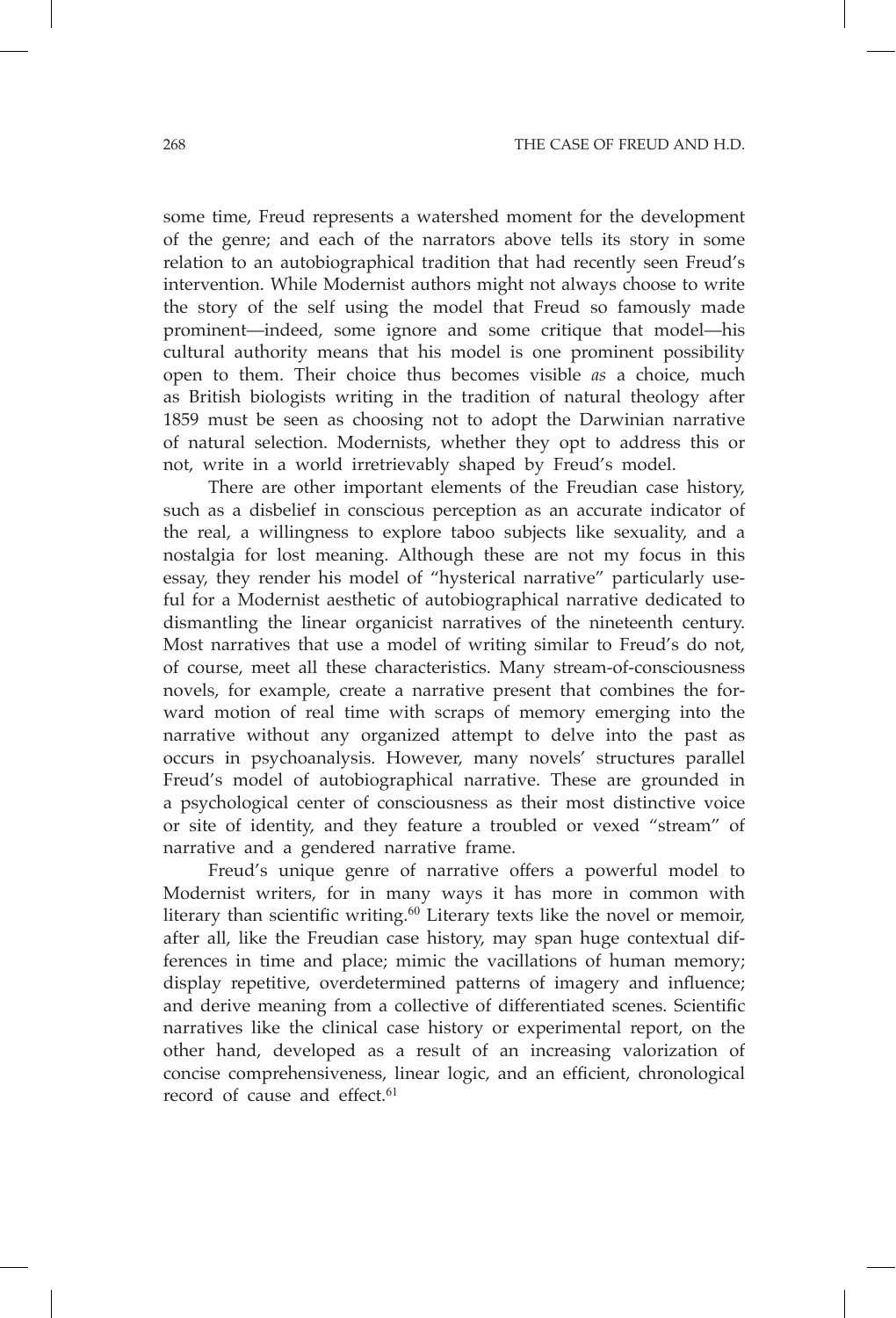The Freudian case history proposes and illustrates a model of narrative as mapping an unnavigable river: a formally troubled autobiography generated in a gender-based conflict, this model strives for an ideal of "smooth and exact" narrative that it cannot demonstrate. Indeed, such an ideal is impossible to achieve, given Freud's theory that conflict is central to the curative, and narrative, process. Freud's ideal of an untroubled, clearly mapped river of narrative, in the end, falls to a more influential, and ultimately more powerful model, driven by the reality of his immensely productive, conflicted narratives of the self.

Freud's incorporation of conflict ironically energizes both his narrative and H.D.'s through a productive friction that ultimately favors the hysterical discourse he seeks to tame. Modernist writers are thus offered a model of personal narrative dedicated to an ideal of positivist rationality but rooted in a contradiction that it can neither escape nor resolve. In the end, Freud's model of narrative may be most instructive for its reminder of the dynamic instability at the heart of the hysterical narrative.

#### **NOTES**

1. Showalter, "On Hysterical Narrative," 24–25. Parts of this essay were incorporated into the chapter "Hysterical Narratives" in her book *Hystories*. Kahane traces the prehistory of hysteria in Chapter One of *Passions of the Voice*.

2. Showalter, 29–31.

3. Kahane's unique interpretation of hysterical narrative is evident in her reversal of the power dynamic that Freud claims in *Dora*. "By subverting an implicitly gendered narrative syntax that marked the speaking and desiring subject as male, the figure of the woman with the potent voice [the central figure of Kahane's book] augured a sexual anarchy that threatened the narrator's ability to tell a coherent story" (*Passions*, x).

4. Showalter, 31. Indeed, the version of this essay in *Hystories* continues by discussing male hysteria in more detail.

5. Showalter, 33.

6. Freud, *Dora*, 10. Subsequent references to this work are cited parenthetically in the text with the page number preceded by the designation "*D*."

7. *Dora* was written in January 1901 but not published until 1905.

8. Logan, *Nerves and Narratives*, especially Introduction and Chapter One.

9. *Tribute to Freud* was written in two sections. "Writing on the Wall" was written in 1944 and published in *Life & Letters Today* in 1945–46; "Advent" was written during analysis in 1933 and revised in December 1948. They were published together as *Tribute to Freud* in 1956.

10. See Roy Porter, Kathryn Montgomery Hunter, Mary E. Fissell, Brian Hurwitz.

11. Caldwell, *Literature and Medicine*, 143–55. For skepticism in physicians' use of the patient narrative, see Jonathan Gilles.

12. On Freud's position in his own texts, see especially Steven Marcus ("Freud and Dora") and Karen Bryce Funt.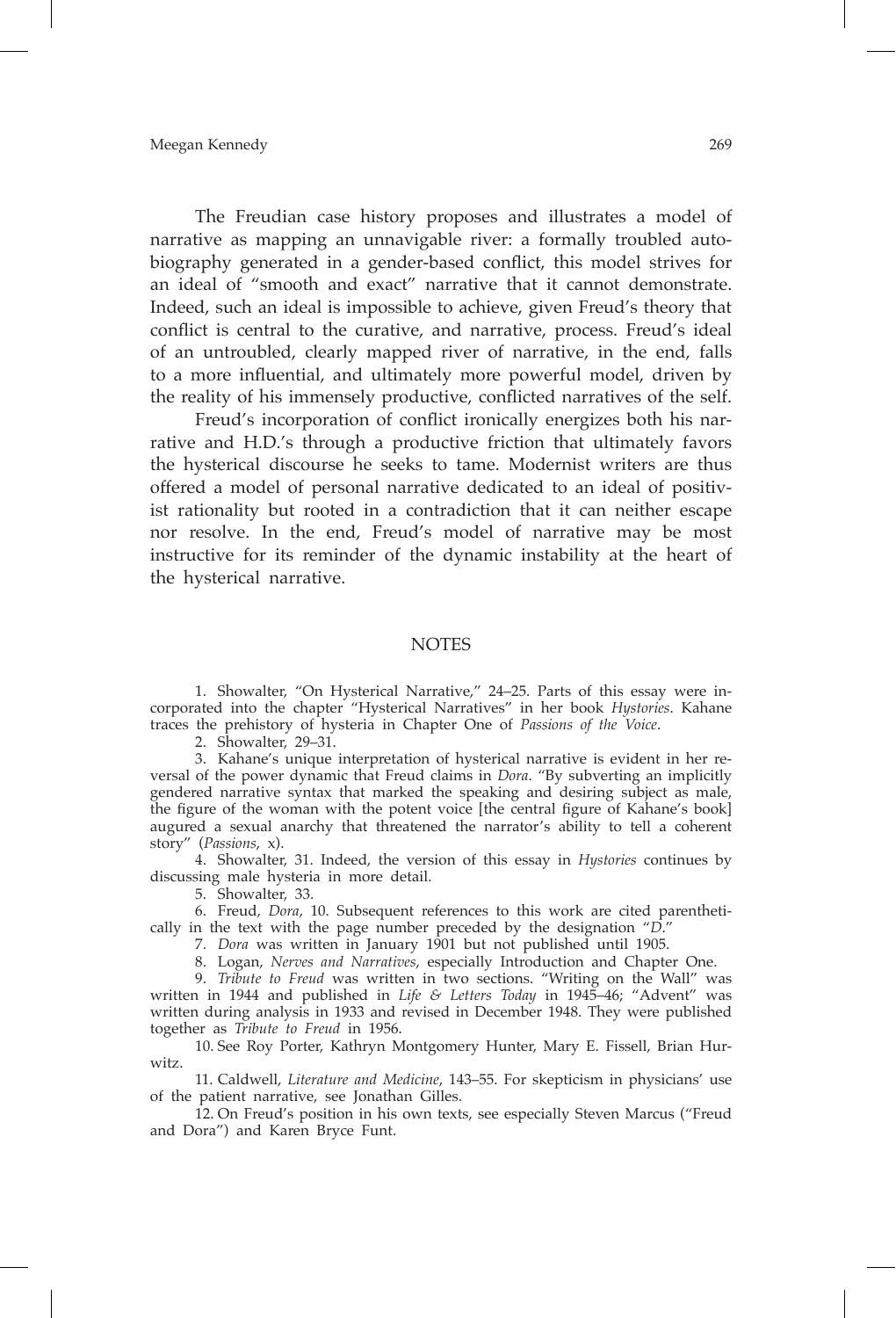13. Freud's case history underscores the truth of Rick Rylance's assertion that "the medical narrative of the nineteenth century is a porous form," although the force of professional norms by late-century should not be underestimated (269). See, for instance, Sarah Winter.

14. On the process of analogy in Freud's early analysis, see Chapter Six of my *Revising the Clinic*.

15. In its essential combativeness, Freud's collaboration with the patient is constitutively different from the "narrative write–up" that James Hunter Wood discusses.

16. Gilman's use of this point is linked to his larger argument about Freud's problematic status as a (potentially "degenerate" himself) Jew in Vienna. Gilman, "Case" 160.

17. Indeed, Freud often sought out collaborators in his early years: *Studies On Hysteria* was written with Breuer, and Kostenbaum has demonstrated how productive for Freud was his friendship with Fliess. Berkenkotter discusses how Freud relies on and manipulates Dora's words through the use of dialogue and reported speech. Showalter reviews critics who show how reliant early psychoanalysis was on hysteria in particular ("Hysteria, Feminism, and Gender," 319–20).

18. Hemmings, 110.

19. Berkenkotter, *Patient Tales*, 123–25.

20. Berkenkotter, 107, 108, 119, 125.

21. Breuer and Freud, *Studies on Hysteria*, 282. The sense of "resistance" as opposition is just as strong in the German word, *Widerstand*.

22. Joseph Wortis documents an equally uncomfortable relation with the Professor, this time from the point of view of the patient. Freud's own *Autobiography* discusses resistance as follows: "it was necessary to overcome something that fought against one in the patient; it was necessary to make an expenditure of effort on one's own part in order to compel and subdue it" (53).

23. See, for example, Showalter, *Hystories*, 94–99; Showalter, "Hysteria, Feminism, and Gender"; Kahane, *Passions*, 9–13.

24. Showalter, "Hysteria, Feminism, and Gender," 304, 333.

25. Gilman, *Freud*, 115.

26. See, for example, Auerbach, Evans, Steven Marcus (*Freud and the Culture*), Sarah Kofman, Bernheimer and Kahane, Appignanesi and Forrester, Mahony, (*Freud's Dora*), Showalter, Toews, Lehman, Berkenkotter.

27. In *Revising the Clinic*, I examine Freud's early writing to trace his debts to contrasting generic traditions: clinical scientific medical reports and the literary genre of romance.

28. Carol Berkenkotter notes that Freud is writing at a time when the convention for psychoanalytic case histories would have been chronological and scientific (103–04). She emphasizes the extent to which his case histories depart from this mode; however, as I will argue, his case histories also rely upon a rationalist underlying logic that is obscured but not diminished by his reliance on the apparent randomness of association and contiguity in his interpretations. Alfred Tauber argues that the later Freud turns away from positivism to an acceptance of the speculative nature of psychoanalysis (*Freud, the Reluctant Philosopher*); I am focusing here, however, on Freud's earlier work.

29. A number of critics in the collection *In Dora's Case* comment on the drive toward interpretation in Freud's work. See Rose, 138; Marcus 84–85; Moi, 194; Hertz, 232ff. See also Kofman, 7.

30. The original reads, "Ich beginne dann zwar die Behandlung mit der Aufforderung, mir die ganze Lebens– und Krankheitsgeschichte zu erzählen, aber was ich darauf zu hören bekomme, ist zur Orientierung noch immer nicht genügend. Diese erste Erzählung ist einem nicht schiffbaren Strom vergleichbar, dessen Bett bald durch Felsmassen verlegt, bald durch Sandbänke zerteilt und untief gemacht wird."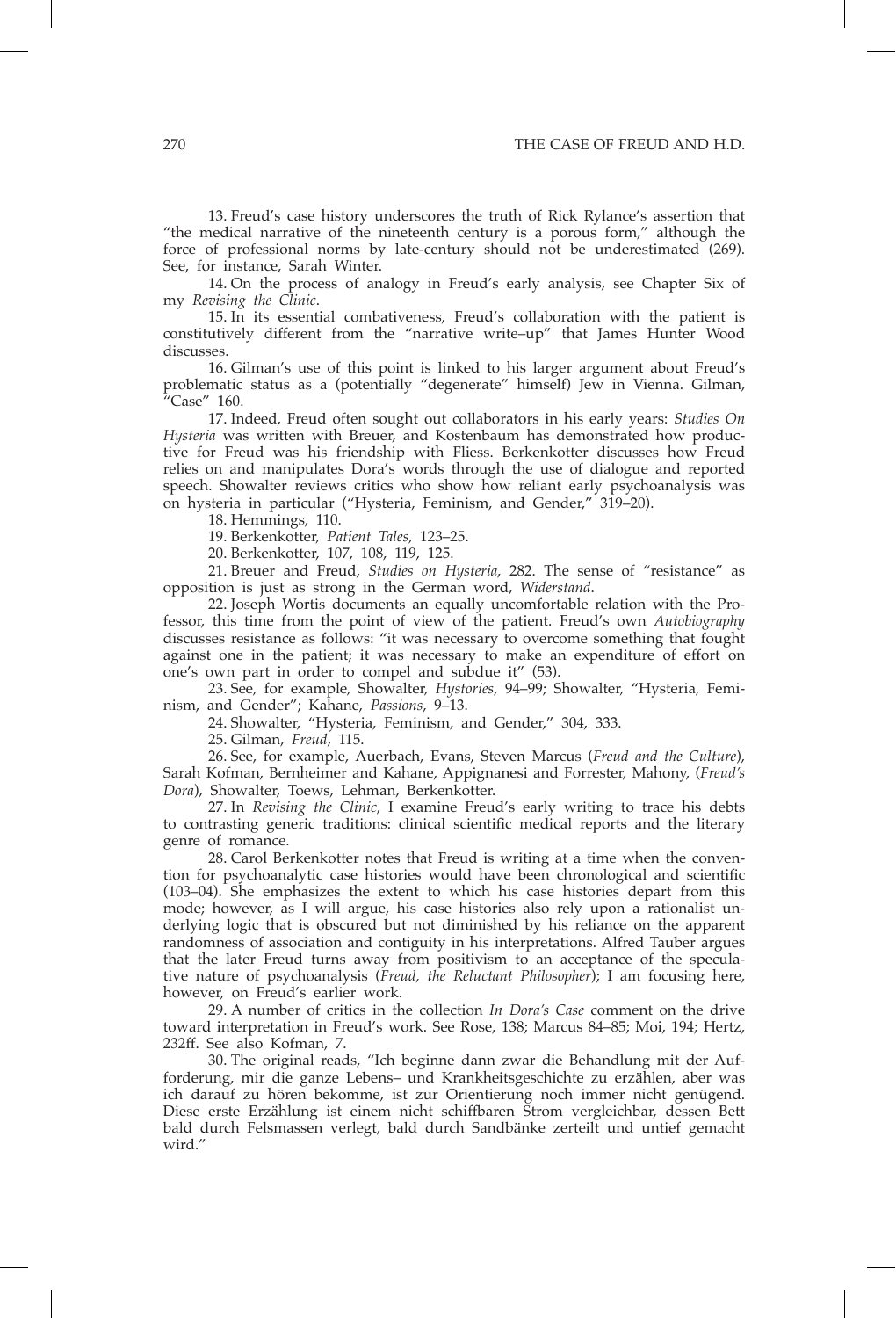31. Four years later, in "Little Hans," Freud offers a slightly different image of the jointly undertaken journey of physician and patient in uncovering resistance to unconscious material: "The physician is a step in front of [the patient] in knowledge; and the patient follows along *his own road*, until the two meet at the appointed goal" (121, emphasis added). But elsewhere it is clear that Freud envisions the physician as alongside the patient, helping him clear his way forward. In the introduction to the case, he refers to the joint task of rubble-clearing when he contrasts the ease of analysis with a child to the difficulties in tackling "the sexual impulses and wishes which we dig out so laboriously in adults from among their own debris" (6). Freud also turns to this kind of language of obstacles and rubble elsewhere. As he concludes "Wolf Man," for example, he comments, "psychoanalytic treatment . . . can only get rid of the obstacles and clear the [way]" [*nur die Hindernisse beseitigen und die Wege gangbar machen*] (278; *126*) and "psychoanalysis . . . after forcing its way through the strata of what has been acquired by the individual [*nachdem sie durch die Schichtung des individuell Erworbenen hindurchgedrungen ist*], comes at last upon traces of what has been inherited" (280; *130*).

32. The German word "Strom" has a number of meanings, including river, current, or even tide, but Freud's later reference to the streambed clarifies that he is picturing a river.

33. Mahony, *Freud's Dora*, 134.

34. See J. Gill Holland.

35. Mahony discusses the many incidents of fluid imagery in *Dora*, including "current" (*Freud's Dora,* 133–34). See also, for example, "Wolf Man," 223.

36. See, for example, her comment in *Tribute* on his essay on wit and humor: "I think it is impossible to assess this or appreciate it in the translation" (157).

37. Susan Stanford Friedman has edited H.D. and Bryher's letters from this period. See Norman Holland for a comparison of H.D.'s presentation in *Tribute to Freud* and in her letters, which more explicitly use psychoanalytic terms to discuss the progress of her analysis. Appignanesi and Forrester also discuss H.D.'s familiarity with psychoanalysis (387–88).

38. H.D., *Tribute to Freud*, 14. Subsequent references to this work are cited parenthetically in the text with the page number preceded by the designation "*TF*".

39. H.D., *Tribute to Freud*, 1, 8, 11, 17, 64; 17.

40. For H.D.'s relation to Freud, see especially Chisholm, "H.D.'S Auto*hetero*graphy" and *H.D.'S Freudian Poetics*; DuPlessis and Friedman, Friedman, "Against Discipleship"; Norman Holland.

41. H.D., *Selected Poems*, 102.

42. Other than the examples I discuss here, she refers to a river (8, 37, 53, 56, 61, 62, 128, 139); a stream (17); and of course the young man not named Brooks whose name "suggest[s] streams and rivers" (8); but these instances do not noticeably invoke the notion of a clogged, impassable river. Many of them do cluster around dreamwork and the unconscious, and around boating on or through a river. The river was an important figure for H.D., as in her *By Avon River*, an earlier challenge to an authoritative male precursor, in this case Shakespeare.

43. H.D. also invokes Freud's archaeologist metaphor, saying, "he must dig it out from its buried hiding–place, he himself must find the question before it could be answered" (84).

44. Friedman also makes this point, but reads it as less of a challenge to Freud. She argues that H.D. "resolve[s] their conflict" by focusing on the universalizing aspects of his discourse (*Psyche* 117ff).

45. In a reminder that it is best not to peg any single element of the hysterical narrative too rigidly, H.D. complicates the river metaphor's role as a critique of Freud's gender dynamic and his supposed businessman's materialism when she herself uses the metaphor, "I struck oil." The passage in *Tribute* clearly construes "I struck oil" as a materialistic, uncongenial mode of thinking about analysis, as elsewhere in *Tribute* where the "exploitation" of the oil fields is associated with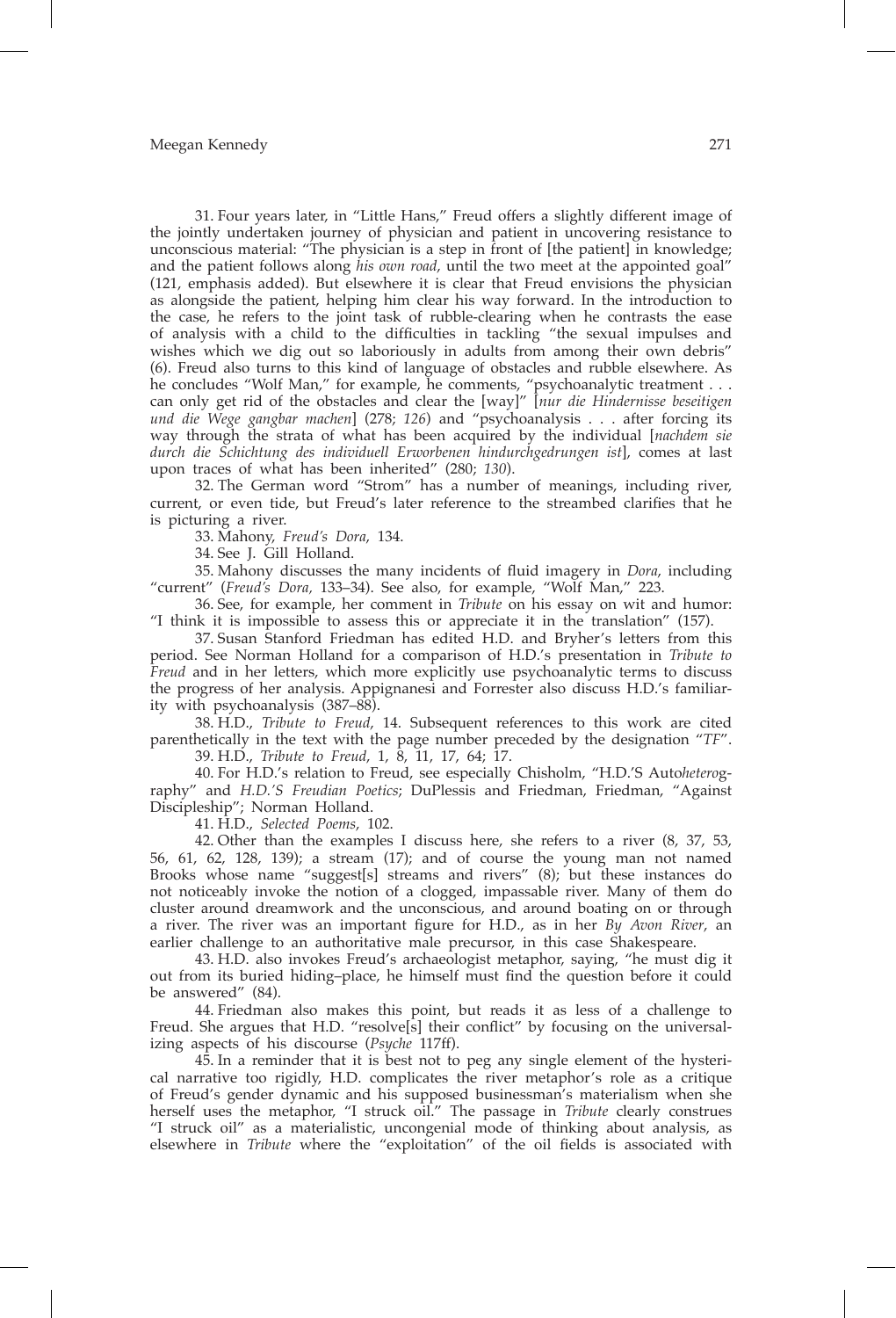the slippage from "Gods" to "Goods" (141). However, in a letter to Bryher early in the analysis, H.D. also uses this very phrase, "I struck oil," to enthuse about Freud and his Pallas Athené, specifically his *lack* of materialism. She writes, "He . . . dug out a Pallas, about six inches high that he said was his favourite. O lovely, lovely little old papa [Freud]. I am so calm, so peaceful. Fido, he said he would attend to the money, he never would take it BEFORE and he will send you in the 'note' at the end of the month: he was adamant about it, a stubborn little old Oedipus. Well, I have struck psychic oil." Here the oil metaphor and the reference to the Pallas Athene signal an acquiescence with his model and the spiritual link she feels with Freud, who seems almost reluctant to accept her payments (Bryher was funding H.D.'s analysis) (Letter of March 2, 1933 to Bryher [*Analyzing Freud*], 39). H.D. also uses the term in a later discussion of opposition to psychoanalysis, saying "I think you and I (some others) have struck oil––I am overwhelmed at the moment at the sheer discouvery [sic], have had no time, nor power, nor mechanical apparatus suitable for mining (what does one do with oil?) my own particular vein or pocket." (Letter to Conrad Aiken, August 20, 1933 [*Analyzing Freud*], 368).

46. This passage accuses Freud of being business-like because of his ethnic and religious heritage, of being modern because of his antiquity: "the blood of Abraham, Isaac, and Jacob ran in his veins." However, in the "I struck oil" passage, H.D. accuses Freud of being business-like because he *evades* a deep identity with that ancient river of "Israel and the Psalmist"; and in the "great stream or ocean" passage she praises him for his alliance with the underground river of the ages, of "Joseph's day." In other words, H.D. seems to depict Freud as too Jewish, not Jewish enough, and productively Jewish. Others have discussed the question of H.D.'s anti-Semitism; Freedman points out that few had addressed this issue (186–87), but Spiro examines it at length.

47. See H.D.'s letter of May 3, 1933 to Bryher (*Analyzing Freud*), 236–37.

48. For H.D.'s knowledge of this poem as a child, see *Tribute to Freud*, 159. For the poem, see *Tribute* 144. The final verse, in full, reads:

Kennst du den Berg un seinen Wolkensteg? Das Maultier sucht im Nebel seinen Weg;

In Höhlen wohnt der Drachen alte Brut;

Es stürzt der Fels und über ihn die Flut—

Kennst du ihn wohl?

Dahin! Dahin

Geht unser Weg! o Vater, laß uns ziehn! (*Tribute* 144)

Or, in Carlyle's translation of 1824:

Know'st thou the mountain bridge that hangs on cloud?

The mules in mist grope o'er the torrent loud,

In caves lie coil'd the dragon's ancient brood,

The crag leaps down and over it the flood:

Know'st thou it, then?

'Tis there! 'tis there

Our way runs; O my father, wilt thou go?

49. Compare with Mark Reford's comments on Italo Calvino's two Freuds, the genius and the philistine.

50. Similarly, the oil's meaning in her letters (valuable resource) is precisely opposed to the work it does in *Tribute* (crass materialism).

51. Letter of May 15, 1933 to Bryher (*Analyzing Freud*), 280.

52. DuPlessis, "Language," 273.

53. Freud, "Wolf Man," 169.

54. ("Analysis of a Phobia in a Five-Year-Old Boy" ["Analyse der Phobie enes Fünfjährigen Knaben"])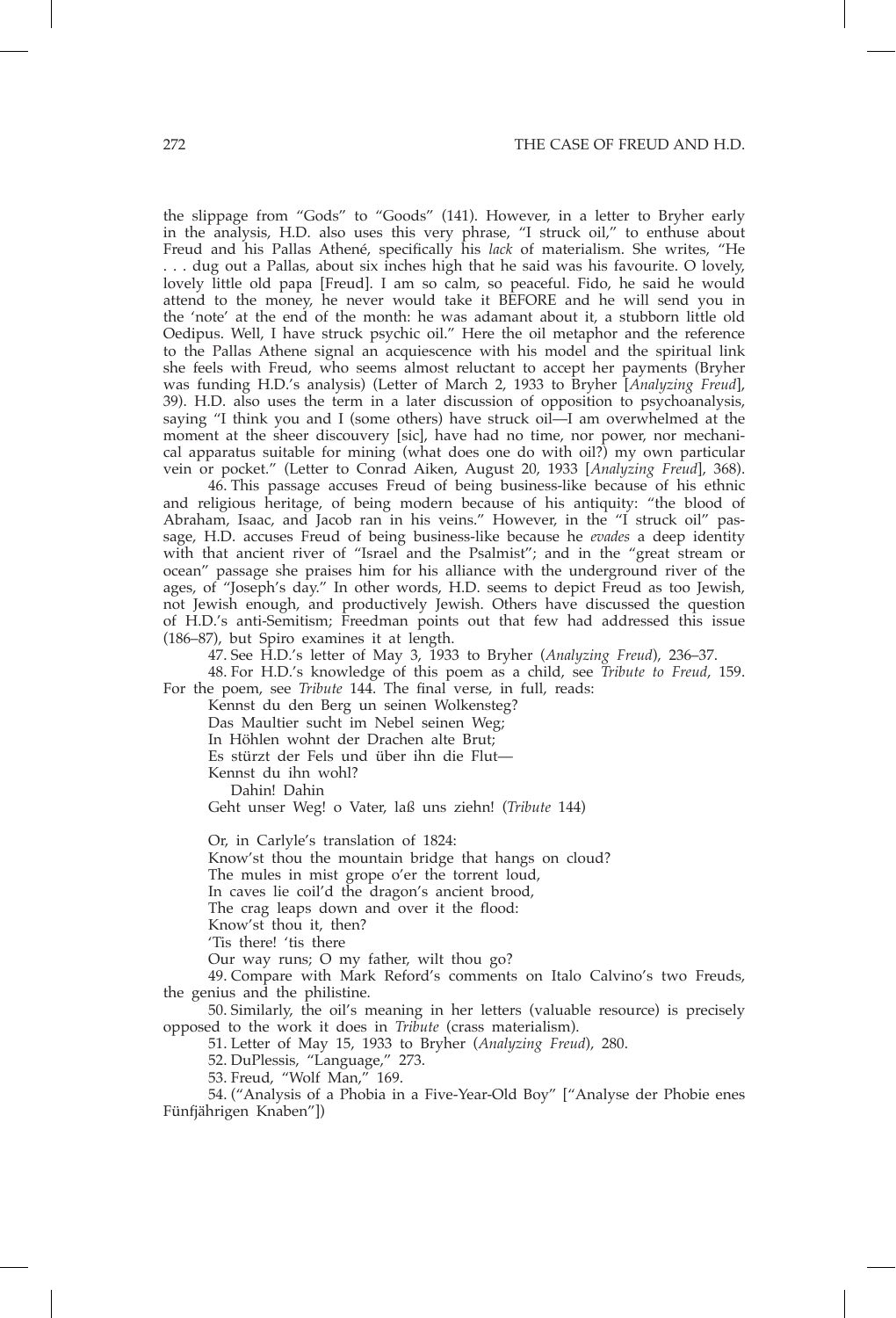55. See, for example, Hertz, Moi.

56. See *Dora*, 96, at the end of the long footnote. Freud barely acknowledges this love in the body of his text.

57. Winter provides a nuanced examination of Freud's ambiguous position among his scientific and medical colleagues.

58. Freud, *Three Case Histories*, 210.

59. Marcus, "Freud and Dora," 64, italics added.

60. For more on the analogy between Freud's case history and novelistic form, see Marcus, "Freud and Dora"; Mahony, *Freud as a Writer*. Freud's case history is further novelistic in that it centers on the trials of an individual—although that individual is as likely to be Freud as the patient.

61. Gross, Harmon, and Reidy write that the nineteenth–century scientific report is a "master presentational system approaching maturity," with meaningful formal elements such as title and author credits, headings, citations, introductions, and conclusions, (138) and "increasingly more complex arguments" bridging "observations and experimental results" with "responsible theorizing": "a gradual shift from description to explanation" (140). In geology, for example, "the whole enterprise undergoes a shift [during the nineteenth century] from a science of facts to a science of causes" (159).

#### BIBLIOGRAPHY

- Appignanesi, Lisa, and John Forrester. *Freud's Women*. New York: Basic Books, 1992. Auerbach, Nina. "Magi and Maidens: The Romance of the Victorian Freud." *Critical Inquiry* 8, no. 2 (Winter 1981): 281–99.
- Bernheimer, Charles, and Claire Kahan, eds. *In Dora's Case: Freud––Hysteria––Feminism*, 2nd ed. New York: Columbia University Press, 1990.
- Berkenkotter, Carol. *Patient Tales: Case Histories and the Uses of Narrative in Psychiatry.* Columbia, SC: University of South Carolina Press, 2008
- Breuer, Josef, and Sigmund Freud. *Studies on Hysteria*. Translated and edited by James Strachey. New York: Basic Books, 1955.

Caldwell, Janis McLarren. *Literature and Medicine in Nineteenth-Century Britain: From Mary Shelley to George Eliot*. Cambridge, UK: Cambridge University Press, 2004.

- Chisholm, Dianne. "H.D.'s Auto*hetero*graphy." *Tulsa Studies in Women's Literature* 9, no. 1 (Spring 1990): 79–106.
	- ———. *H.D.'s Freudian Poetics: Psychoanalysis in Translation*. Ithaca, NY: Cornell University Press, 1992.

Cixous, Hélène, Keith Cohen, and Paula Cohen. "The Laugh of the Medusa." *Signs* 1, no. 4 (Summer 1976): 875–93.

- DuPlessis, Rachel Blau. "Language Acquisition." *Iowa Review* 16, no. 3 (Fall 1986): 252–83.
- DuPlessis, Rachel Blau, and Susan Standford Friedman. "'Woman Is Perfect' H.D.'s Debate with Freud." *Feminist Studies* 7, no. 3 (Fall 1981): 417–30.
- Evans, Martha Noel. "Portrait of Dora: Freud's Case History as Reviewed by Hélène Cixous." *Sub-stance* 36 (1982): 64–71.
- Fissell, Mary E. "The Disappearance of the Patient's Narrative and the Invention of Hospital Medicine." In *British Medicine in an Age of Reform*, edited by Roger French and Andrew Wear, 92–109. London: Routledge, 1991.
- Frankland, Graham. *Freud's Literary Culture*. Cambridge, UK: Cambridge University Press, 2000.
- Freedman, Ariela. "Gifts, Goods and Gods: H. D., Freud and Trauma." *ESC (English Studies in Canada)* 29, no. 3–4 (September/December 2003):184–99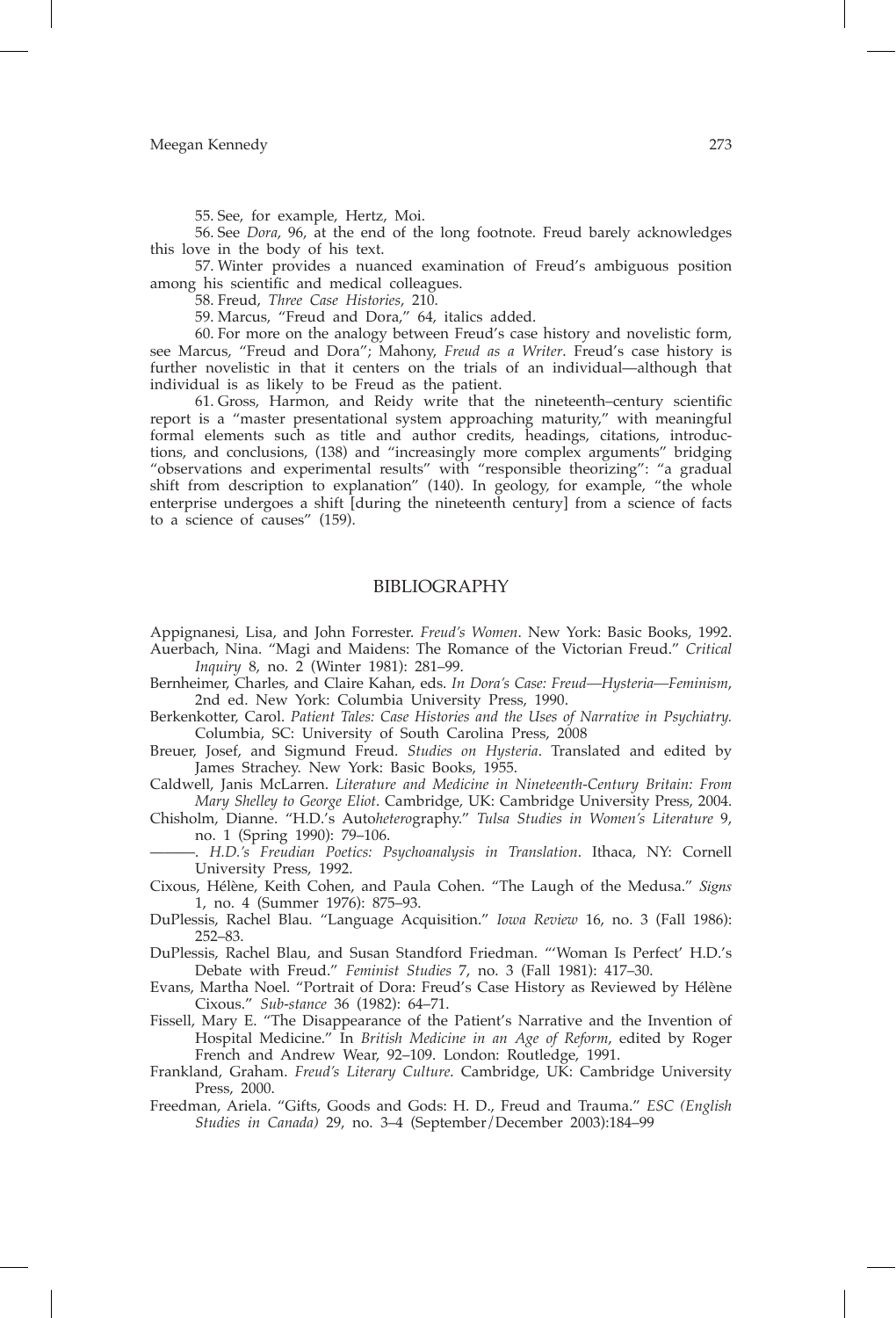- Freud, Sigmund. "Analysis of a Phobia in a Five-Year-Old Boy." Translated by James Strachey. In *The Standard Edition of the Complete Psychological Works of Sigmund Freud: The Cases Of "Little Hans" And The "Rat Man" (1809)*, edited by James Strachey, 2–149. London: Hogarth Press, 1962.
- ———. *Autobiography*. Translated by James Strachey. New York: W.W. Norton, 1935. ———. "Bruchstück Einer Hysterie-Analyse." In *Sammlung Kleiner Schriften Zur Neurosenlehre Aus Den Jahren 1893–1906*, 1–110. Leipzig: Franz Deuticke, 1921.
- ———. *Dora: An Analysis of a Case of Hysteria*. New York: Macmillan, 1963.
- ———. *Three Case Histories: The "Wolf Man," The "Rat Man," and The Psychotic Doctor Schreber*. New York: Macmillan, 1963.
- Friedman, Susan Stanford. "Against Discipleship: Collaboration and Intimacy in the Relationship of H.D. and Freud." *Literature and Psychology* 33, no. 3–4 (1987): 89–108.
- ———. ed. *Analyzing Freud: Letters of H.D., Bryher, and Their Circle*. New York: New Directions, 2002.
	- ———. *Psyche Reborn: The Emergence of H.D.* Bloomington: Indiana University Press, 1981.
- Funt, Karen Bryce. "From Memoir to Case History: Schreber, Freud, and Jung." *Mosaic: A Journal for the Interdisciplinary Study of Literature* 20, no. 4 (1987): 97–115.
- Gilles, Jonathan. "The History of the Patient History since 1850." *Bulletin of the History of Medicine* 80, no. 3 (Fall 2006): 490–512.
- Gilman, Sander L., Helen King, Roy Porter and G. S. Rousseau. *Hysteria Beyond Freud*. Berkeley: University of California Press, 1993.
	- ———. *The Case of Sigmund Freud: Medicine and Identity at the Fin de Siècle*. Baltimore: Johns Hopkins University Press, 1993.
- ———. *Freud, Race, and Gender*. Princeton, NJ: Princeton University Press, 1993.
- Goethe, Johann Wolfgang von. *Wilhelm Meister's Apprenticeship and Travels*. Translated by Thomas Carlyle. 2 vol. [1824]. London: Chapman and Hall, 1893.
- Gross, Alan G., Joseph E. Harmon, and Michael Reidy. *Communicating Science: The Scientific Article from the 17th Century to the Present*. Oxford, UK: Oxford University Press, 2002.
- H.D. *Selected Poems*. Edited by Louis L. Martz. New York: New Directions, 1988. ———. *Tribute to Freud*. New York: Pantheon, 1956.
- Hemmings, Robert. "'The Blameless Physician': Narrative and Pain, Sassoon and Rivers." *Literature and Medicine* 24, no. 1 (Spring 2005): 109–26.
- Hertz, Neil. "Dora's Secrets, Freud's Techniques." In *Dora's Case: Freud––Hysteria–– Feminism*, edited by Charles Bernheimer and Claire Kahane. 2nd ed, 221–42. New York: Columbia University Press, 1990.
- Holland, J. Gill. "George Henry Lewes and 'Stream of Consciousness': The First Use of the Term in English." *South Atlantic Review* 51, no. 1 (January 1986): 31–39.
- Holland, Norman N. "H.D.'s Analysis with Freud." *PSYART: A Hyperlink Journal for the Psychological Study of the Arts*. December 15, 2009. http://www.psyartjournal. com/article/show/n\_holland–hds\_analysis\_with\_freud (accessed April 10, 2009).
- Hunter, Kathryn Montgomery. *Doctors' Stories: The Narrative Structure of Medical Knowledge*. Princeton, NJ: Princeton University Press, 1991.
- Hurwitz, Brian. "Form and Representation in Clinical Case Reports." *Literature and Medicine* 25, no. 2 (Fall 2006): 216–40.
- Jackson, Sarah. "Touching Freud's Dog." *Angelaki: Journal of Theoretical Humanities*  15, no. 2 (2010): 187–201.
- Jacobus, Mary. *Reading Woman: Essays in Feminist Criticism*. New York: Columbia University Press, 1986.
- Kahane, Claire. *Passions of the Voice: Hysteria, Narrative, and the Figure of the Speaking Woman, 1850–1915*. Baltimore: Johns Hopkins University Press, 1995.
- Koestenbaum, Wayne. *Double Talk: The Erotics of Male Literary Collaboration*. New York: Routledge, 1989.